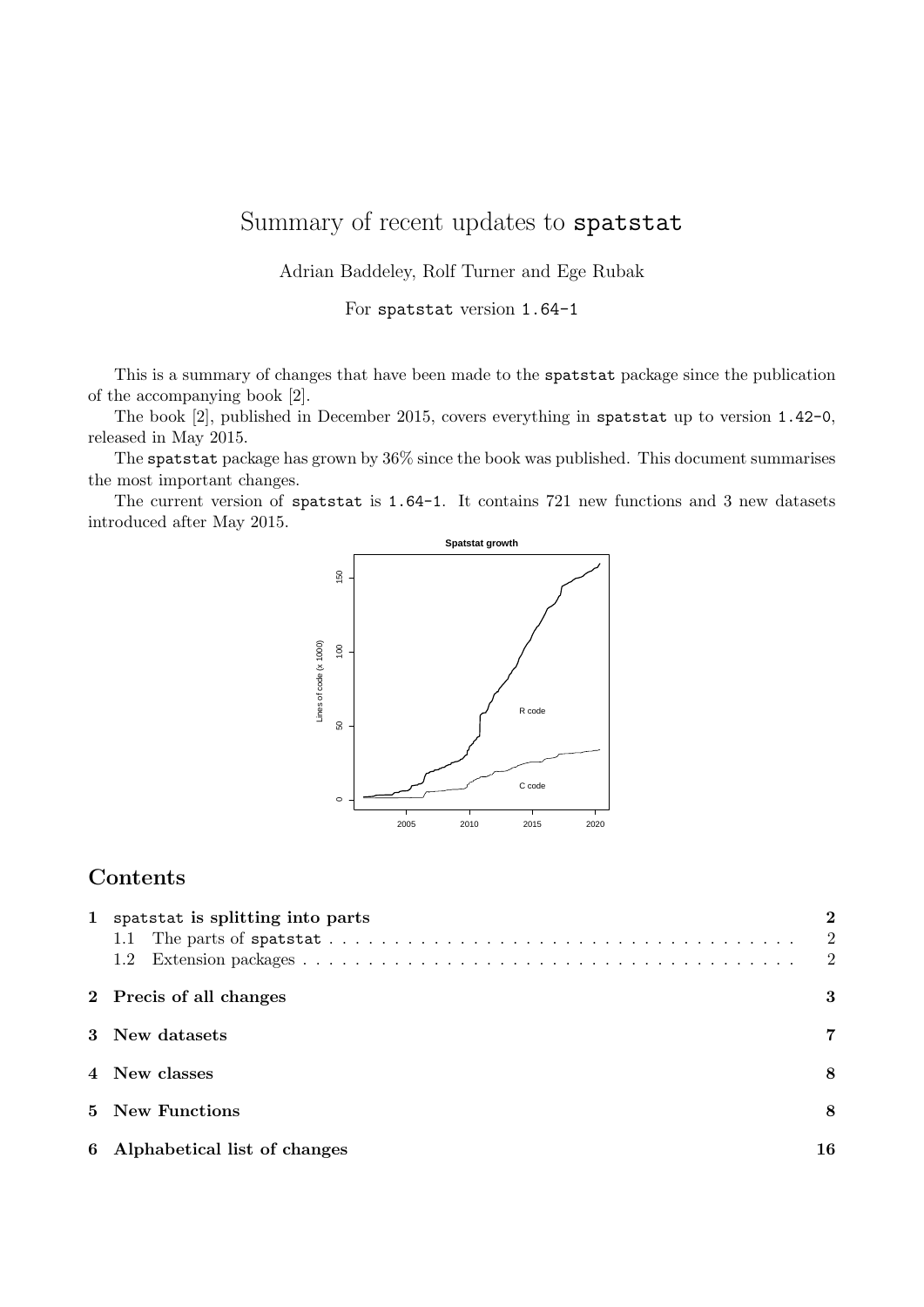# 1 spatstat is splitting into parts

spatstat is being split into sub-packages, to satisfy the requirements of CRAN. This should not affect the user: existing code will continue to work in the same way.

Typing library(spatstat) will load the familiar spatstat package which can be used as before.

#### 1.1 The parts of spatstat

Currently there are three sub-packages, called spatstat.utils, spatstat.data and spatstat.

- The spatstat package contains the main code.
- The spatstat.data package now contains all the datasets for spatstat.
- The spatstat.utils package contains utility functions for spatstat.

Typing library(spatstat) will automatically load spatstat.data and silently "import" spatstat.utils.

To access the functions in spatstat.utils directly, you would need to type library(spatstat.utils).

#### 1.2 Extension packages

There are also extension packages which provide additional capabilities and must be loaded explicitly when you need them. Currently there are four extension packages:

- spatstat.local for local model-fitting,
- spatstat.sphere for analysing point patterns on a sphere,
- spatstat.Knet for analysing point patterns on a network.
- spatstat.gui containing interactive graphics functions.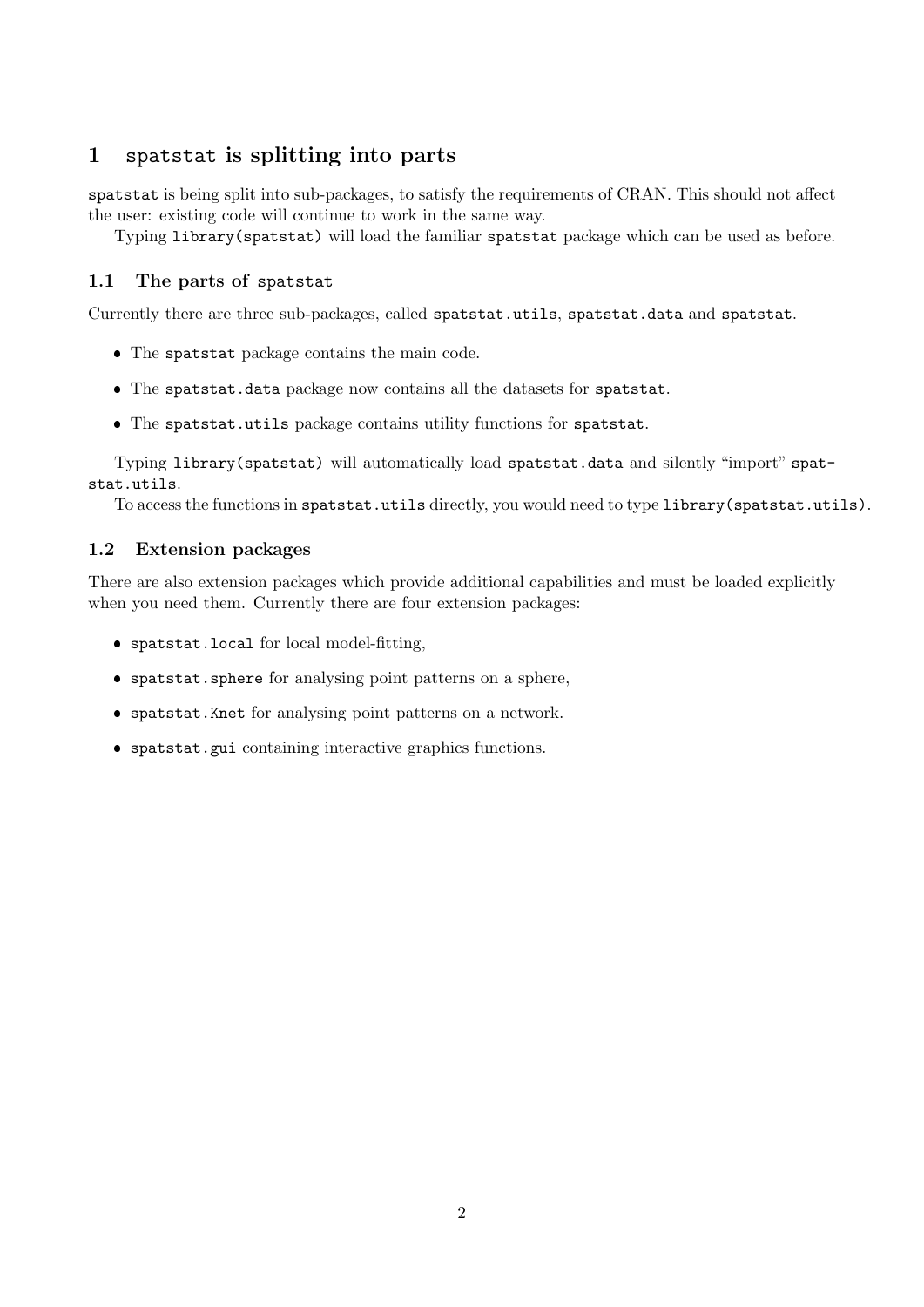#### 2 Precis of all changes

Here is the text from the 'overview' sections of the News and Release Notes for each update.

- The interactive graphics functions iplot and istat have been removed from spatstat into a new package spatstat.gui.
- The packages tcltk and rpanel are no longer Suggested by spatstat.
- spatstat now Imports the package spatstat.utils.
- spatstat now requires the package spatstat.data which contains the datasets.
- spatstat now suggests the package fftwtools.
- Relative risk estimation on a network.
- Leave-one-out density estimation on a network.
- Add new vertices to a linear network.
- Function lengths.psp has been renamed lengths\_psp.
- Tessellations on a linear network can now have marks.
- More functions for manipulating tessellations on a linear network.
- New functions for simulating point processes on a linear network.
- Nearest Neighbour Index function can now return mark values.
- $\bullet$  Index of repulsion strength for determinantal point process models.
- Nearest neighbours between two point patterns in any number of dimensions.
- More options for handling bad simulation outcomes in envelope.
- mppm accepts case weights.
- Bandwidth selectors warn about extreme values of bandwidth.
- Fast kernel estimation on a linear network using 2D kernels.
- Extension of Scott's rule for bandwidth selection.
- Cross-validated bandwidth selection on a linear network.
- Random thinning and random labelling of spatial patterns extended to different types of pattern.
- Confidence intervals for multitype  $K$  function.
- Envelopes for balanced two-stage test
- Extensions to adaptive intensity estimators
- 'Dartboard' tessellation using polar coordinates.
- Standard error calculation for inverse-distance weighting.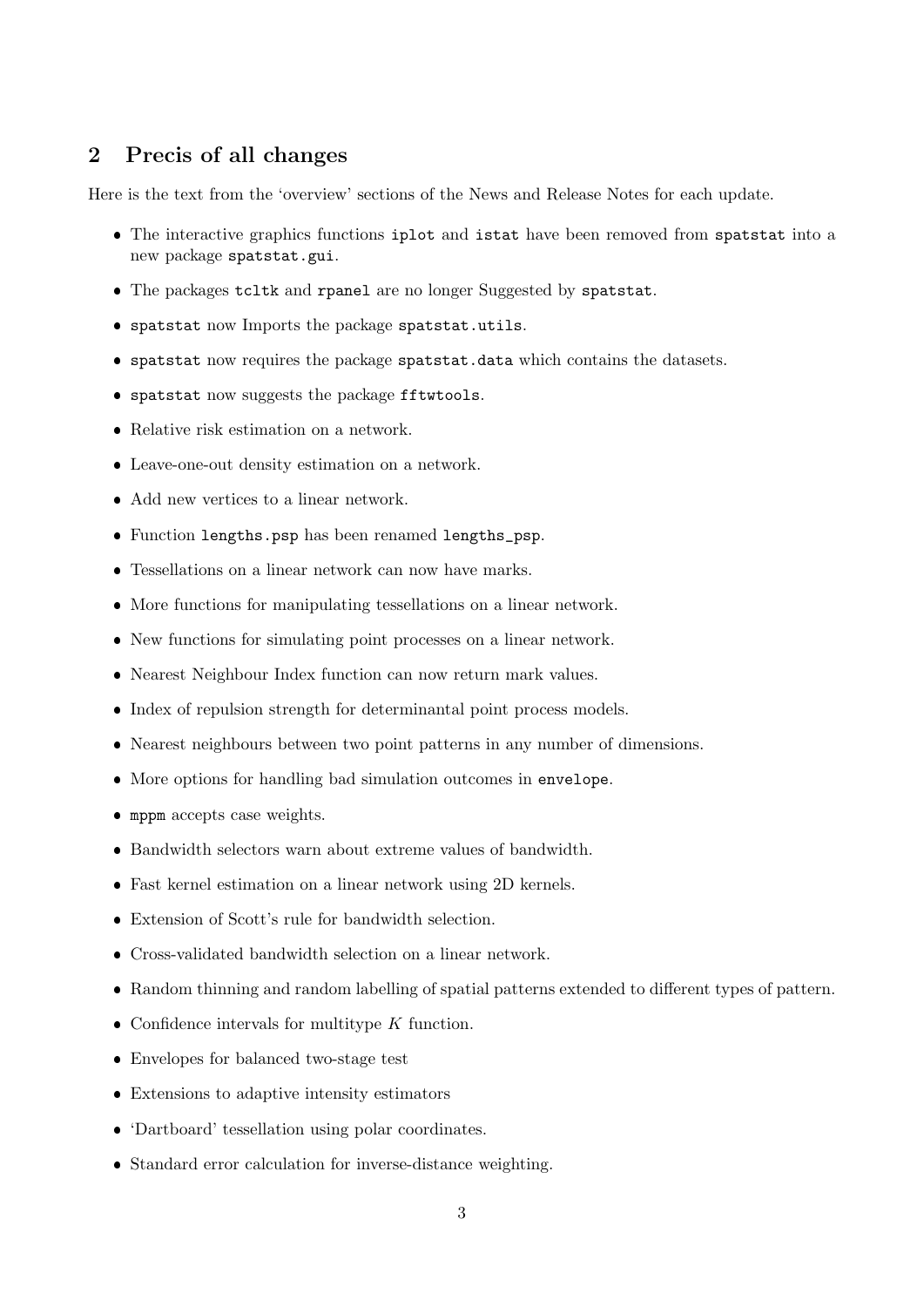- Kernel estimate of intensity as a function $(x,y)$ .
- Extract discrete and continuous components of a measure.
- Improvements and extensions to leverage and influence code.
- Plot a line segment pattern using line widths.
- Find connected components of each tile in a tessellation.
- Geometrical operations on distfun objects.
- Join vertices in a linear network.
- Distance map and contact distribution for rectangular structuring element.
- Lurking variable plot for models fitted to several point patterns.
- New dataset cetaceans.
- Gamma correction for colour maps and image plots.
- Class units has been renamed unitname to avoid package collision.
- More support for tessellations.
- Fixed longstanding bug in leverage and influence diagnostics.
- Improvements and bug fixes for leverage and influence diagnostics.
- Tighter bounding box for psp, lpp, linnet objects.
- Improved layout in plot.solist
- Tools to increase colour saturation.
- Connected components of a 3D point pattern.
- Accelerated computations on linear networks.
- Accelerated simulation of determinantal point processes.
- Improved printing of 3D point patterns.
- Minor corrections to handling of unitnames.
- Improvements to ppm and update.ppm.
- Correction to lohboot
- Numerous bug fixes for linear networks code.
- Now handles disconnected linear networks.
- Effect function is now available for all types of fitted model.
- Geometric-mean smoothing.
- A model can be fitted or re-fitted to a sub-region of data.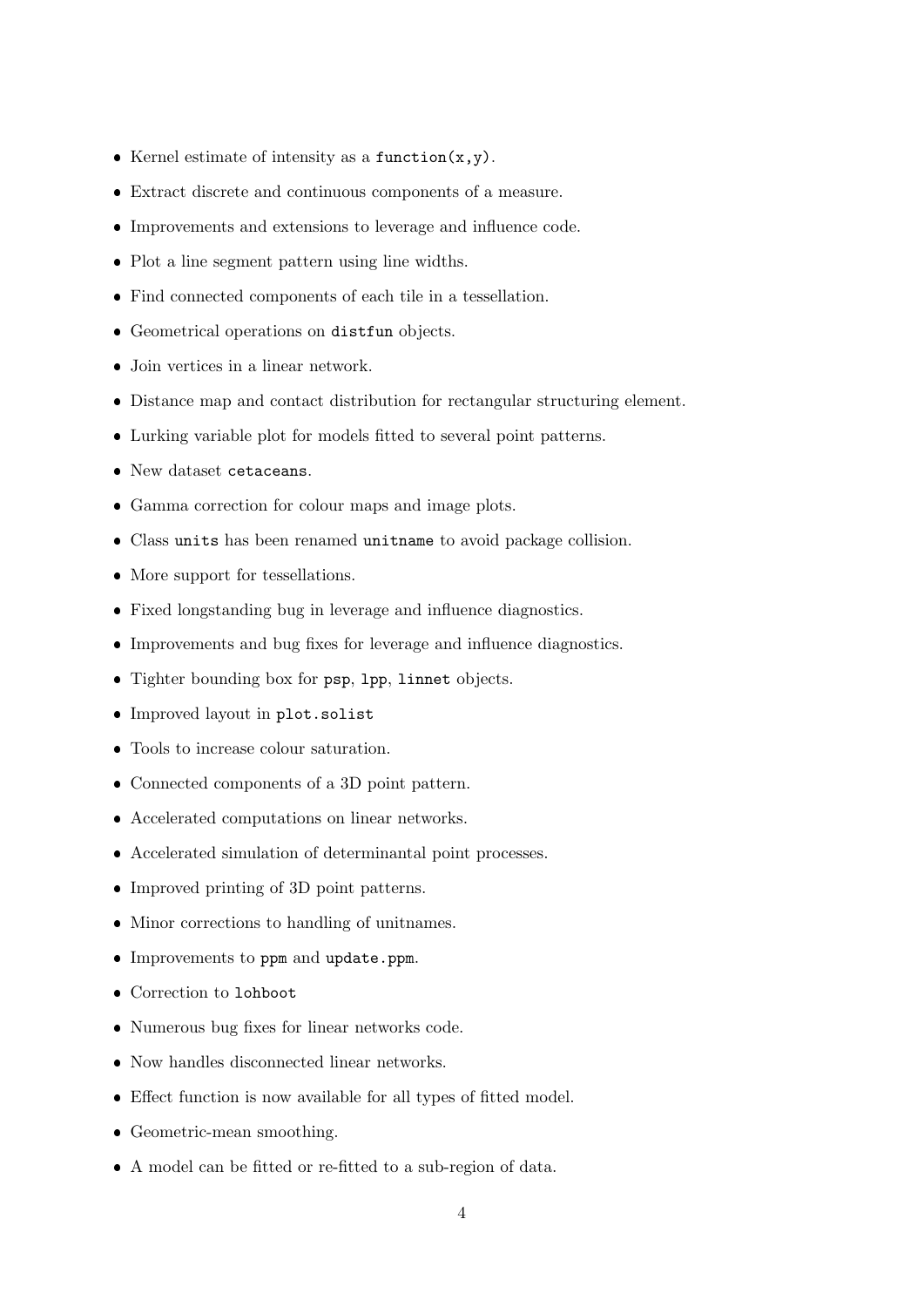- New fast algorithm for kernel smoothing on a linear network.
- Leverage and influence diagnostics extended to Poisson/Gibbs models fitted by logistic composite likelihood.
- Two-stage Monte Carlo test.
- Dirichlet/Voronoi tessellation on a linear network.
- Thinning of point patterns on a linear network.
- More support for functions and tessellations on a linear network.
- Bandwidth selection for pair correlation function.
- Pooling operations improved.
- Operations on signed measures.
- Operations on lists of pixel images.
- Improved pixellation of point patterns.
- Stieltjes integral extended.
- Subset operators extended.
- Greatly accelerated rmh when using nsave
- Sufficient Dimension Reduction for point processes.
- Alternating Gibbs Sampler for point process simulation.
- New class of spatially sampled functions.
- ROC and AUC extended to other types of point patterns and models.
- More support for linear networks.
- More support for infinite straight lines.
- spatstat now depends on the packages nlme and rpart.
- Important bug fix in linearK, linearpcf
- Changed internal format of linnet and lpp objects.
- Faster computation in linear networks.
- Bias correction techniques.
- Bounding circle of a spatial object.
- Option to plot marked points as arrows.
- Kernel smoothing accelerated.
- Workaround for bug in some graphics drivers affecting image orientation.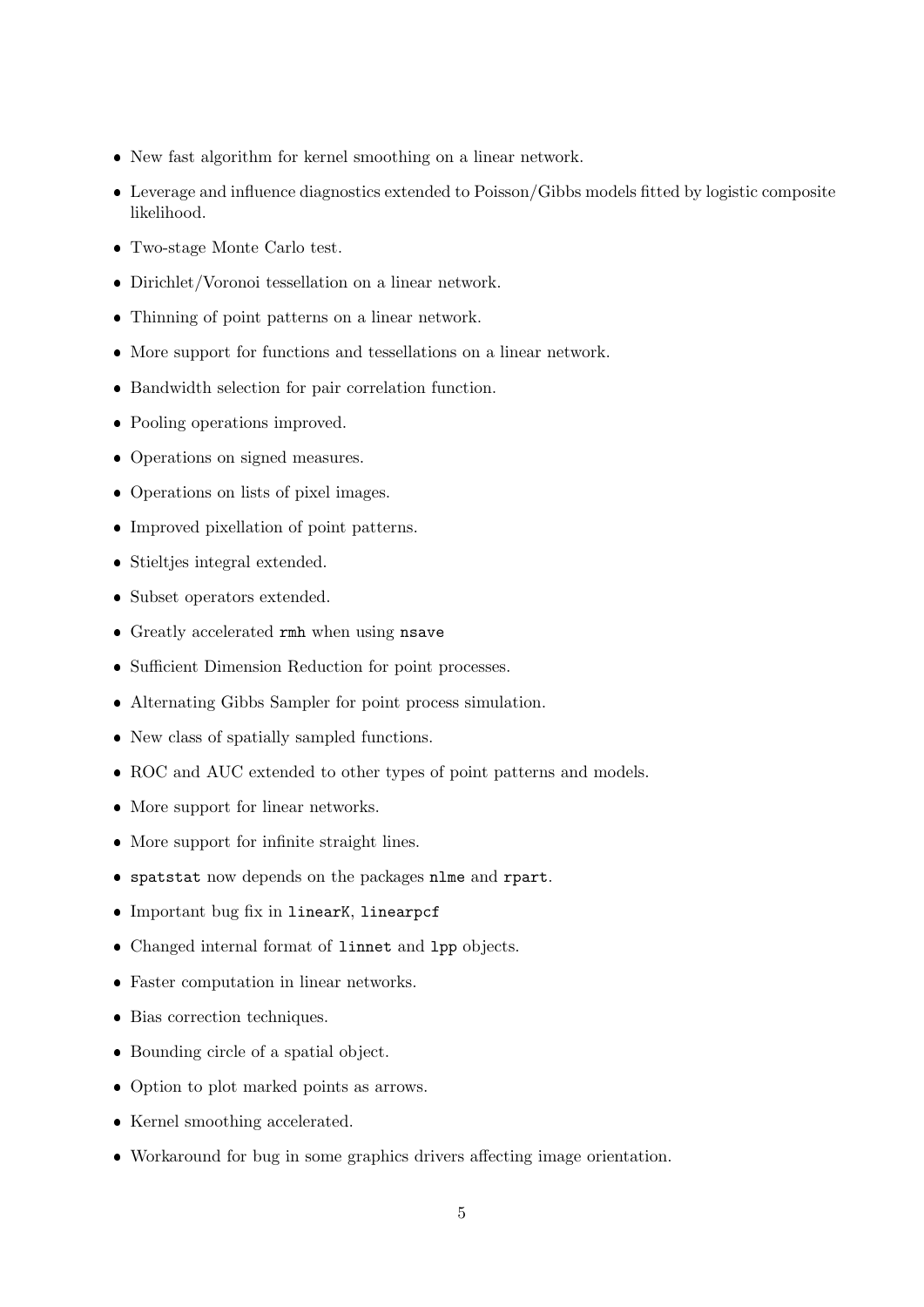- Non-Gaussian smoothing kernels.
- Improvements to inhomogeneous multitype  $K$  and  $L$  functions.
- Variance approximation for pair correlation function.
- Leverage and influence for multitype point process models.
- Functions for extracting components of vector-valued objects.
- Recursive-partition point process models.
- Minkowski sum, morphological dilation and erosion with any shape.
- Minkowski sum also applicable to point patterns and line segment patterns.
- Important bug fix in Smooth.ppp
- Important bug fix in spatial CDF tests.
- More bug fixes for replicated patterns.
- Simulate a model fitted to replicated point patterns.
- Inhomogeneous multitype  $F$  and  $G$  functions.
- Summary functions recognise correction="all"
- Leverage and influence code handles bigger datasets.
- More support for pixel images.
- Improved progress reports.
- New dataset redwood3
- Fixed namespace problems arising when spatstat is not loaded.
- Important bug fix in leverage/influence diagnostics for Gibbs models.
- Surgery with linear networks.
- Tessellations on a linear network.
- Laslett's Transform.
- Colour maps for point patterns with continuous marks are easier to define.
- Pair correlation function estimates can be pooled.
- Stipulate a particular version of a package.
- More support for replicated point patterns.
- More support for tessellations.
- More support for multidimensional point patterns and point processes.
- More options for one-sided envelopes.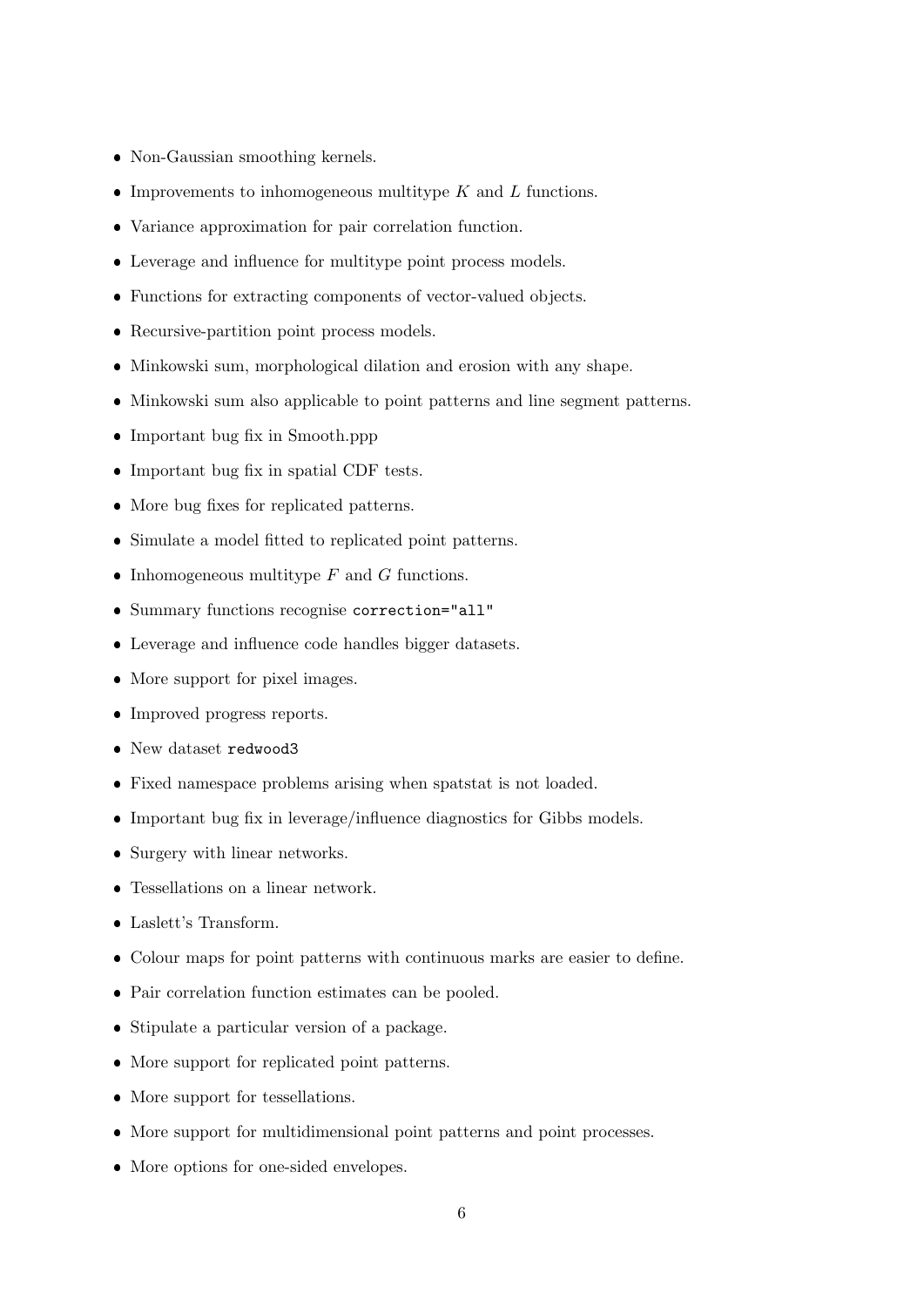- More support for model comparison.
- Convexifying operation.
- Subdivide a linear network.
- Penttinen process can be simulated (by Metropolis-Hastings or CFTP).
- Calculate the predicted variance of number of points.
- Accelerated algorithms for linear networks.
- Quadrat counting accelerated, in some cases.
- $\bullet$  Simulation algorithms have been accelerated; simulation outcomes are *not* identical to those obtained from previous versions of spatstat.
- Determinantal point process models.
- Random-effects and mixed-effects models for replicated patterns.
- Dao-Genton test, and corresponding simulation envelopes.
- Simulated annealing and simulated tempering.
- spatstat colour tools now handle transparent colours.
- Improvements to [ and subset methods
- Extensions to kernel smoothing on a linear network.
- Support for one-dimensional smoothing kernels.
- Mark correlation function may include weights.
- Cross-correlation version of the mark correlation function.
- Penttinen pairwise interaction model.
- Improvements to simulation of Neyman-Scott processes.
- Improvements to fitting of Neyman-Scott models.
- Extended functionality for pixel images.
- Fitted intensity on linear network
- Triangulation of windows.
- Corrected an edge correction.

#### 3 New datasets

The following datasets have been added to the package.

- austates: The states and large mainland territories of Australia represented as polygonal regions forming a tessellation.
- redwood3: a more accurate version of the redwood data.
- cetaceans: point patterns of whale and dolphin sightings.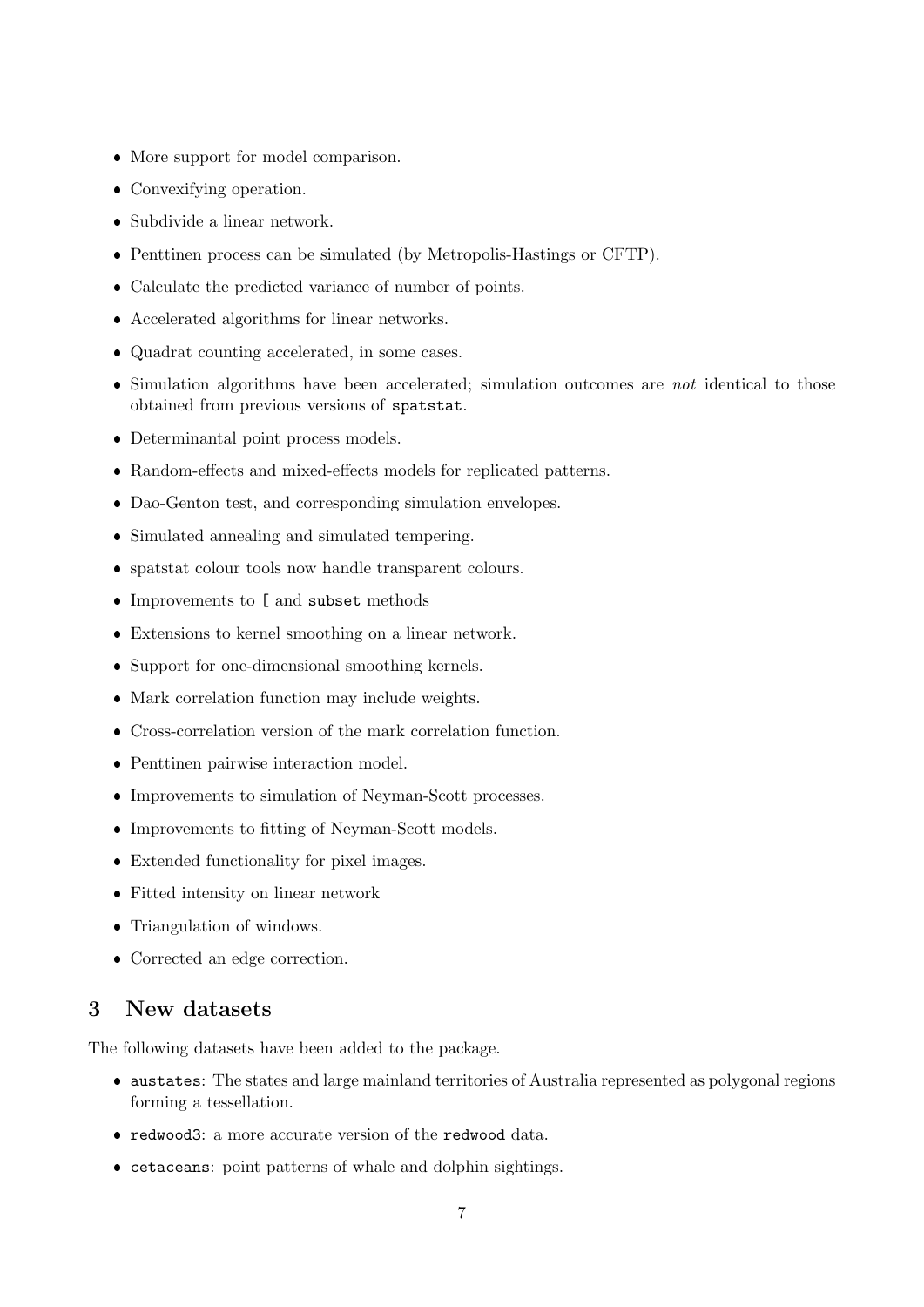#### 4 New classes

• ssf: Class of spatially sampled functions.

## 5 New Functions

Following is a list of all the functions that have been added.

- relrisk.lpp: nonparametric estimation of relative risk on a network.
- bw.relrisklpp: Bandwidth selection for relative risk estimation on a network.
- bw.lppl: Bandwidth selection for kernel density estimation of point patterns on a linear network, using likelihood cross-validation.
- densityfun.lpp: a method for densityfun for point patterns on a linear network.
- addVertices: Add new vertices to a network, at locations outside the existing network.
- lengths\_psp: this is the new name of the function lengths.psp, which had to be changed because of a conflict with the generic lengths.
- densityEqualSplit: The equal-split algorithm for kernel density estimation on a network is now visible as a separate function.
- densityHeat: The heat-equation algorithm for kernel density estimation on a network is now visible as a separate function. It has also been extended to computing leave-one-out density estimates at the data points.
- hotrod: Compute the heat kernel  $\kappa(u, v)$  on a one-dimensional line segment.
- heatkernelapprox: Calculate an approximation to the value of the heat kernel on a network evaluated at the source point,  $\kappa(u, u)$ .
- is.linim: test whether an object is a pixel image on a linear network (class "linim").
- rcelllpp: Simulate the cell point process on a linear network.
- rSwitzerlpp: Simulate the Switzer-type point process on a linear network.
- intersect.lintess: Form the intersection of two tessellations on a linear network.
- chop.linnet: Divide a linear network into tiles using infinite lines.
- repairNetwork: Detect and repair inconsistencies in internal data in a linnet or lpp object.
- marks<-.lintess, unmark.lintess: Assign marks to the tiles of a tessellation on a linear network.
- marks.lintess: Extract the marks of the tiles of a tessellation on a linear network.
- tilenames.lintess: Extract the names of the tiles in a tessellation on a linear network
- tilenames<-.lintess: Change the names of the tiles in a tessellation on a linear network
- nobjects.lintess: Count the number of tiles in a tessellation on a linear network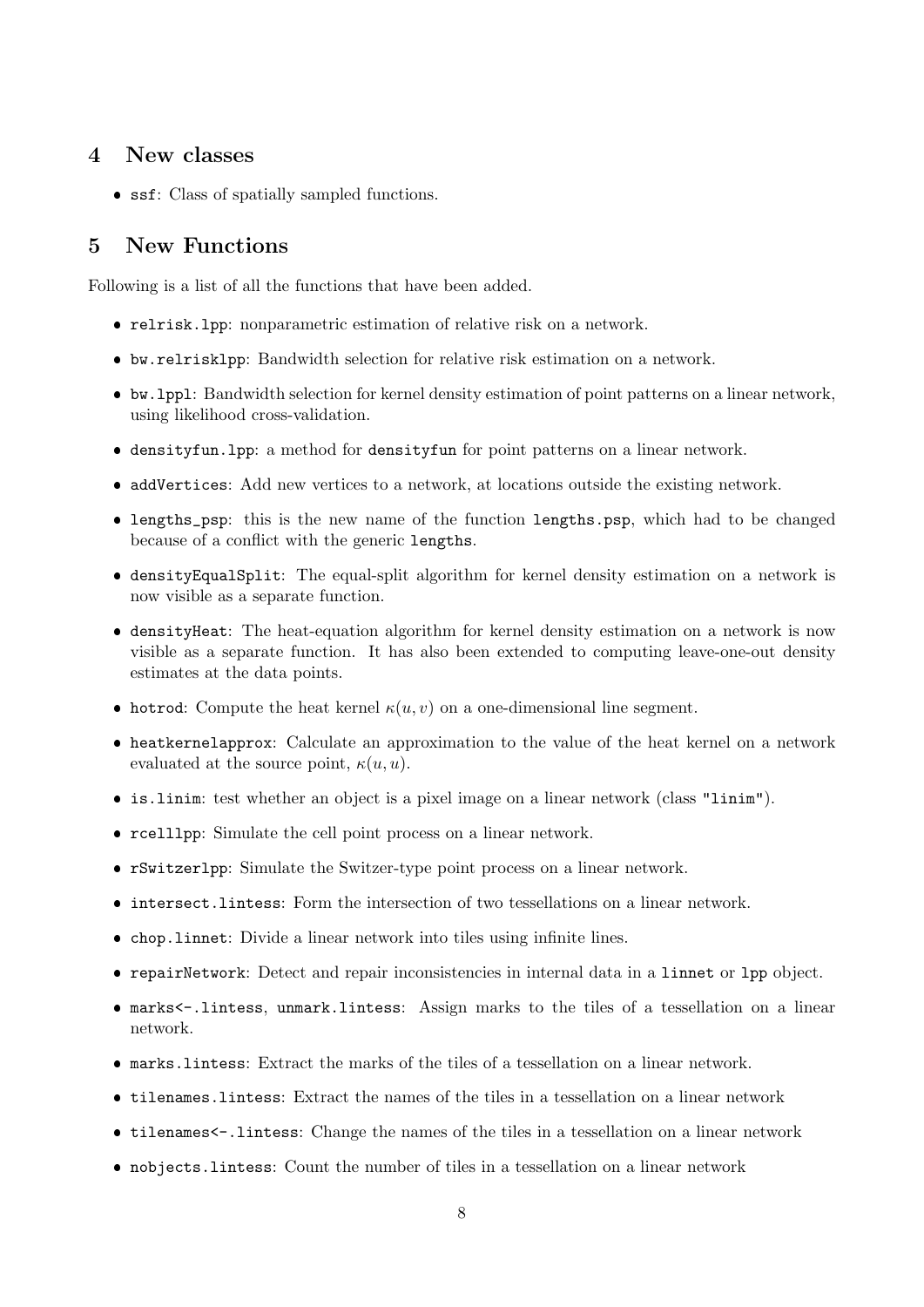- as.data.frame.lintess: Convert a tessellation on a linear network into a data frame.
- repul: Repulsiveness index for a determinantal point process model.
- reach.kppm: Reach (interaction distance) for a Cox or cluster point process model.
- summary.dppm, print.summary.dppm: Summary method for determinantal point process models.
- nncross.ppx: Nearest neighbours between two point patterns in any number of dimensions.
- rthinclumps: Divide a spatial region into clumps and randomly delete some of them.
- densityQuick.lpp: Fast kernel estimator of point process intensity on a network using 2D smoothing kernel.
- data.lppm: Extract the original point pattern dataset (on a linear network) to which the model was fitted.
- bw.scott.iso: Isotropic version of Scott's rule (for point patterns in any dimension).
- bits.envelope: Global simulation envelope corresponding to bits.test, the balanced independent two-stage Monte Carlo test.
- extrapolate.psp: Extrapolate line segments to obtain infinite lines.
- uniquemap: Map duplicate points to unique representatives. Generic with methods for ppp, lpp, ppx
- uniquemap.data.frame, uniquemap.matrix: Map duplicate rows to unique representatives
- localKcross, localLcross, localKdot, localLdot, localKcross.inhom, localLcross.inhom: Multitype local K functions.
- polartess: tessellation using polar coordinates.
- densityVoronoi: adaptive estimate of point process intensity using tessellation methods.
- densityAdaptiveKernel: adaptive estimate of point process intensity using variable kernel methods.
- bw.abram: compute adaptive smoothing bandwidths using Abramson's rule.
- coords.quad: method for coords, to extract the coordinates of the points in a quadrature scheme.
- lineartileindex: low-level function to classify points on a linear network according to which tile of a tessellation they fall inside.
- markmarkscatter: Mark–mark scatterplot.
- bw.CvL: Cronie-van Lieshout bandwidth selection for density estimation.
- subset.psp: subset method for line segment patterns.
- densityfun, densityfun.ppp: Compute a kernel estimate of intensity of a point pattern and return it as a function of spatial location.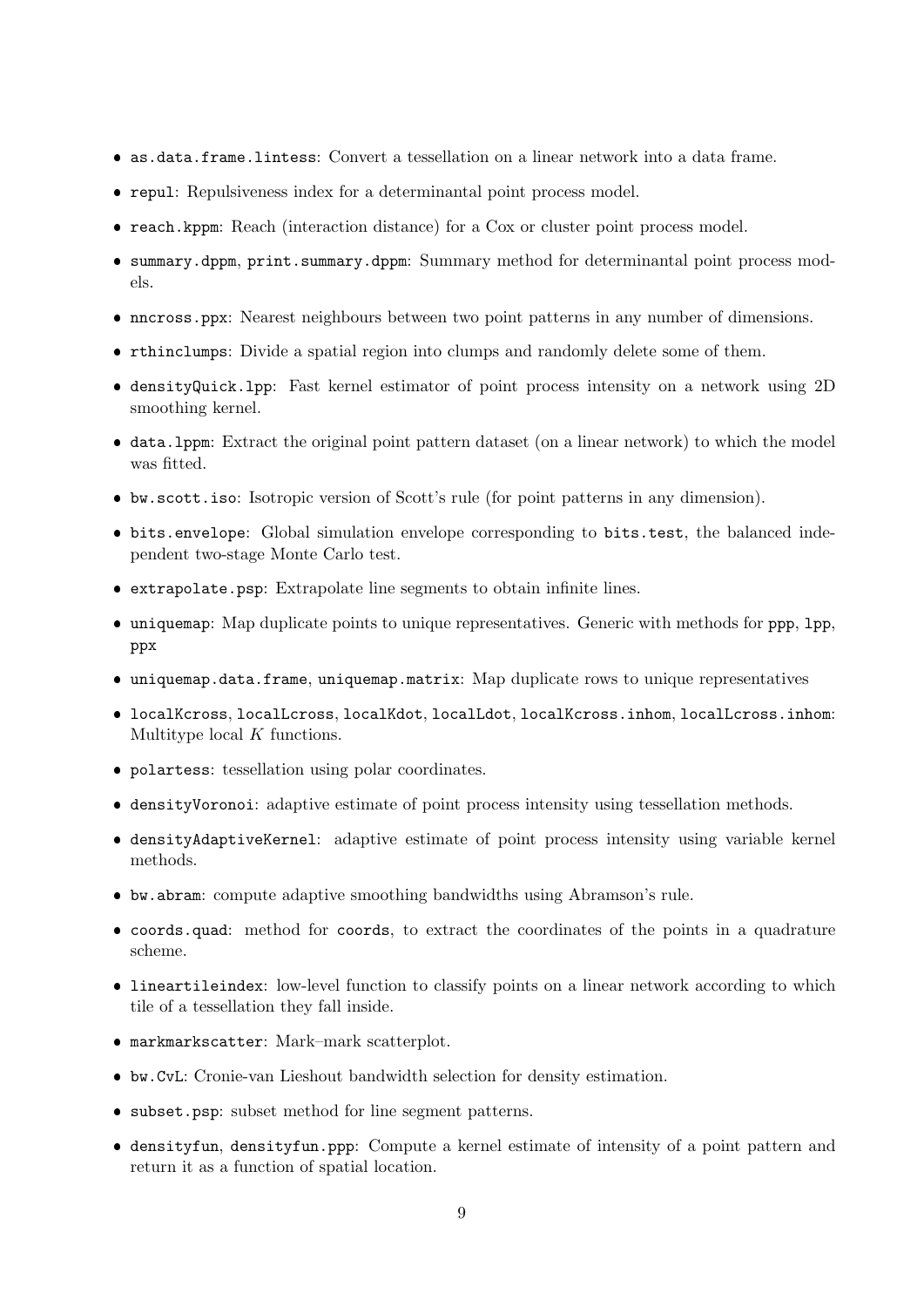- as.im.densityfun: Convert function $(x, y)$  to a pixel image.
- measureDiscrete, measureContinuous: Extract the discrete and continuous components of a measure.
- connected.tess: Find connected components of each tile in a tessellation and make a new tessellation composed of these pieces.
- dffit.ppm: Effect change diagnostic DFFIT for spatial point process models.
- shift.distfun, rotate.distfun, reflect.distfun, flipxy.distfun, affine.distfun, scalardilate.distfun: Methods for geometrical operations on distfun objects.
- rescale.distfun: Change the unit of length in a distfun object.
- plot.indicfun: Plot method for indicator functions created by as.function.owin.
- Smooth.leverage.ppm, Smooth.influence.ppm: Smooth a leverage function or an influence measure.
- integral.leverage.ppm, integral.influence.ppm: Compute the integral of a leverage function or an influence measure.
- mean.leverage.ppm: Compute the mean value of a leverage function.
- rectdistmap: Distance map using rectangular metric.
- rectcontact: Contact distribution function using rectangular structuring element.
- joinVertices: Join specified vertices in a linear network.
- summary.ssf: Summary method for a spatially sampled function (class ssf).
- unstack.tess: Given a tessellation with multiple columns of marks, take the columns one at a time, and return a list of tessellations, each carrying only one of the original columns of marks.
- contour.leverage.ppm: Method for contour for leverage functions of class leverage.ppm
- lurking: New generic function for lurking variable plots.
- lurking.ppp, lurking.ppm: These are equivalent to the original function lurking. They are now methods for the new generic lurking.
- lurking.mppm: New method for class mppm. Lurking variable plot for models fitted to several point patterns.
- print.lurk: Prints information about the object returned by the function lurking representing a lurking variable plot.
- model.matrix.mppm: Method for model.matrix for models of class mppm.
- test.crossing.psp, test.selfcrossing.psp: Previously undocumented functions for testing whether segments cross.
- to.saturated: Convert a colour value to the corresponding fully-saturated colour.
- intensity.psp: Compute the average total length of segments per unit area.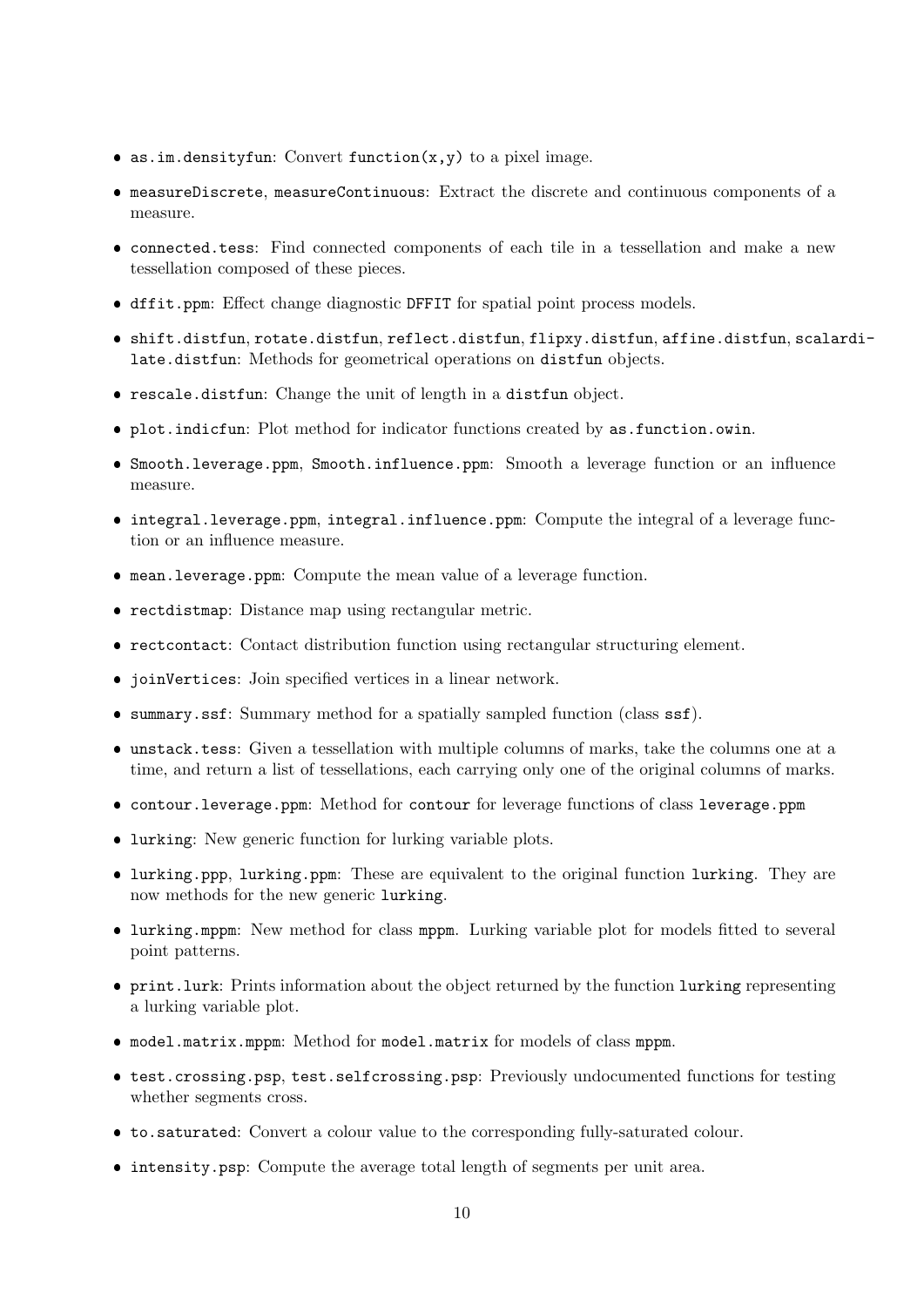- boundingbox.psp: Bounding box for line segment patterns. This produces a tighter bounding box than the previous default behaviour.
- boundingbox.lpp: Bounding box for point patterns on a linear network. This produces a tighter bounding box than the previous default behaviour.
- boundingbox.linnet: Bounding box for a linear network. This produces a tighter bounding box than the previous default behaviour.
- "Frame<-.default": New default method for assigning bounding frame to a spatial object.
- connected.pp3: Connected components of a 3D point pattern.
- colouroutputs, "colouroutputs<-": Extract or assign colour values in a colour map. (Documented a previously-existing function)
- fitin.profilepl: Extract the fitted interaction from a model fitted by profile likelihood.
- [<-.linim: Subset assignment method for pixel images on a linear network.
- nnfromvertex: Given a point pattern on a linear network, find the nearest data point from each vertex of the network.
- tile.lengths: Calculate the length of each tile in a tessellation on a network.
- text.ppp, text.lpp, text.psp: Methods for text for spatial patterns.
- as.data.frame.envelope: Extract function data from an envelope object, including the functions for the simulated data ('simfuns') if they were saved.
- is.connected, is.connected.default, is.connected.linnet: Determines whether a spatial object consists of one topologically connected piece, or several pieces.
- is.connected.ppp: Determines whether a point pattern is connected after all pairs of points closer than distance R are joined.
- hist.funxy: Histogram of values of a spatial function.
- model.matrix.ippm: Method for model.matrix which allows computation of regular and irregular score components.
- harmonise.msr: Convert several measures (objects of class msr) to a common quadrature scheme.
- bits.test: Balanced Independent Two-Stage Monte Carlo test, an improvement on the Dao-Genton test.
- lineardirichlet: Computes the Dirichlet-Voronoi tessellation associated with a point pattern on a linear network.
- domain.lintess, domain.linfun: Extract the linear network from a lintess or linfun object.
- summary.lintess: Summary of a tessellation on a linear network.
- clicklpp: Interactively add points on a linear network.
- envelopeArray: Generate an array of envelopes using a function that returns fasp objects.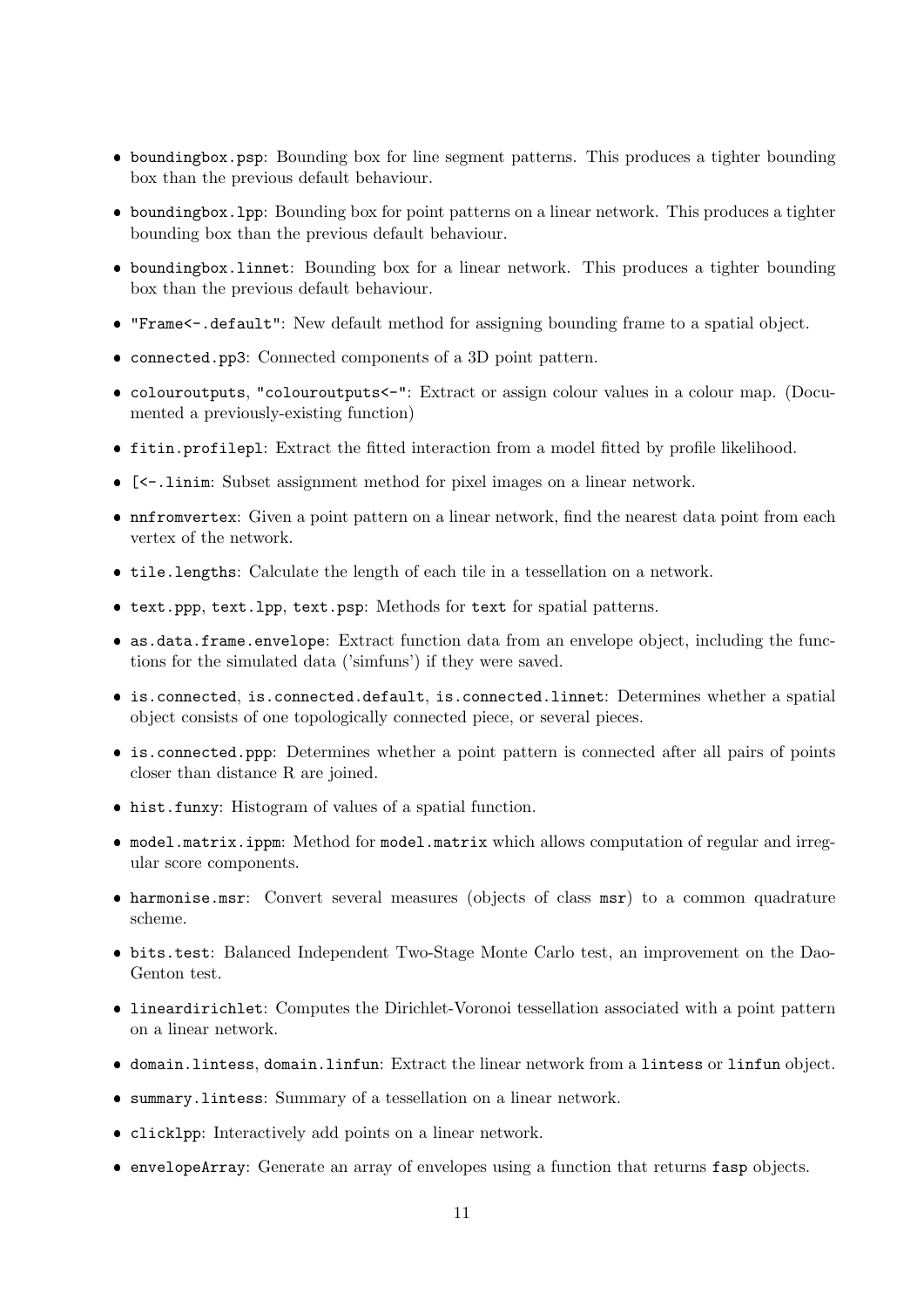- bw.pcf: Bandwidth selection for pair correlation function.
- grow.box3: Expand a three-dimensional box.
- hexagon, regularpolygon: Create regular polygons.
- Ops.msr: Arithmetic operations for measures.
- Math.imlist, Ops.imlist, Summary.imlist, Complex.imlist: Arithmetic operations for lists of pixel images.
- measurePositive, measureNegative, measureVariation, totalVariation: Positive and negative parts of a measure, and variation of a measure.
- as.function.owin: Convert a spatial window to a function $(x,y)$ , the indicator function.
- as.function.ssf: Convert an object of class ssf to a function $(x, y)$
- as.function.leverage.ppm Convert an object of class leverage.ppm to a function $(x,y)$
- sdr, dimhat: Sufficient Dimension Reduction for point processes.
- simulate.rhohat: Simulate a Poisson point process with the intensity estimated by rhohat.
- rlpp: Random points on a linear network with a specified probability density.
- cut.lpp: Method for cut for point patterns on a linear network.
- has.close: Faster way to check whether a point has a close neighbour.
- psib: Sibling probability (index of clustering strength in a cluster process).
- rags, ragsAreaInter, ragsMultiHard: Alternating Gibbs Sampler for point processes.
- bugfixes: List all bug fixes in recent versions of a package.
- ssf: Create a spatially sampled function
- print.ssf, plot.ssf, contour.ssf, image.ssf: Display a spatially sampled function
- as.im.ssf, as.ppp.ssf, marks.ssf, marks<-.ssf, unmark.ssf, [.ssf, with.ssf: Manipulate data in a spatially sampled function
- Smooth.ssf: Smooth a spatially sampled function
- integral.ssf: Approximate integral of spatially sampled function
- roc.kppm, roc.lppm, roc.lpp: Methods for roc for fitted models of class "kppm" and "lppm" and point patterns of class "lpp"
- auc.kppm, auc.lppm, auc.lpp: Methods for auc for fitted models of class "kppm" and "lppm" and point patterns of class "lpp"
- timeTaken: Extract the timing data from a "timed" object or objects.
- rotate.infline, shift.infline, reflect.infline, flipxy.infline: Geometrical transformations for infinite straight lines.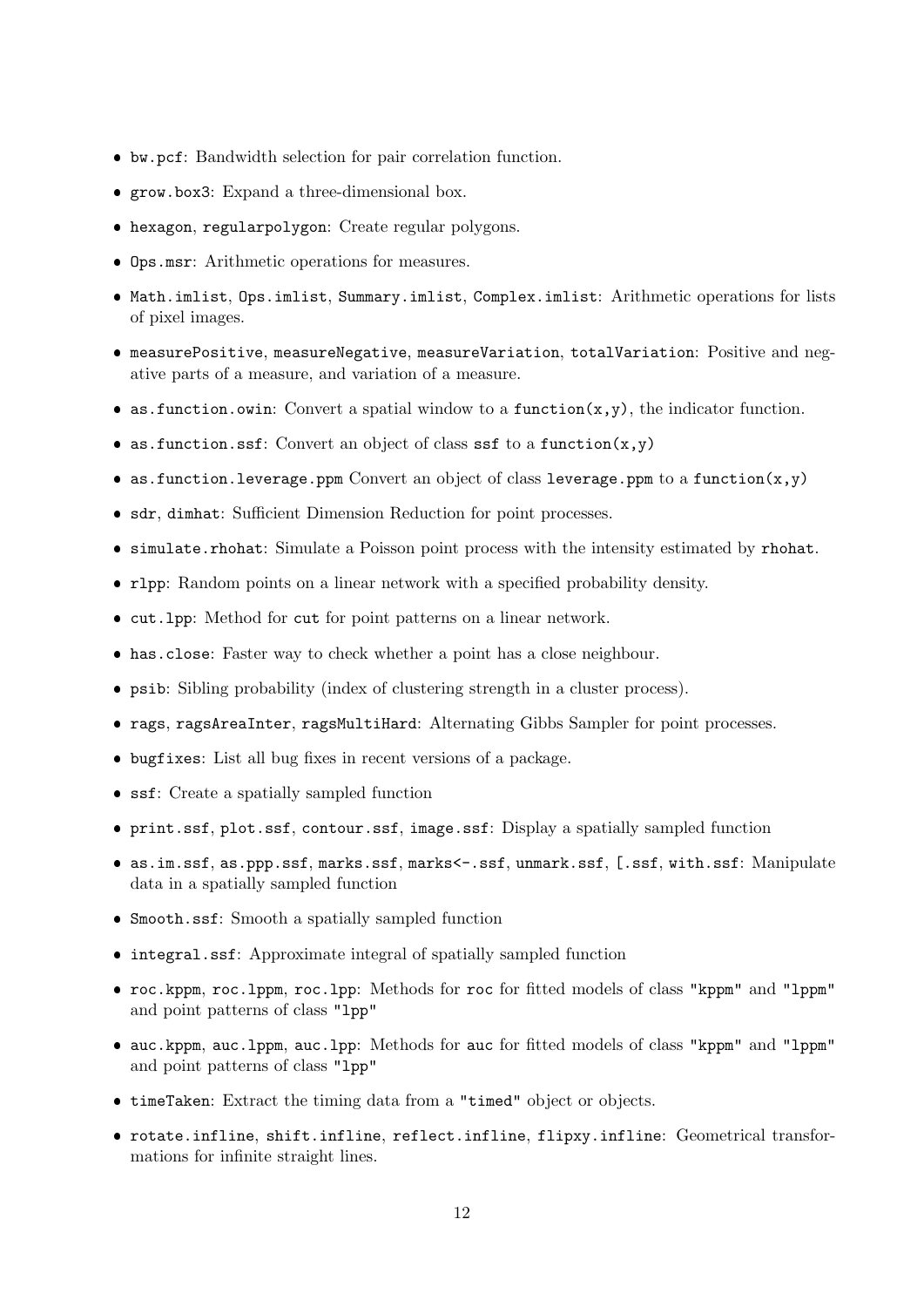- whichhalfplane: Determine which side of an infinite line a point lies on.
- matrixpower, matrixsqrt, matrixinvsqrt: Raise a matrix to any power.
- points.lpp: Method for points for point patterns on a linear network.
- pairs.linim: Pairs plot for images on a linear network.
- closetriples: Find close triples of points.
- anyNA.im: Method for anyNA for pixel images.
- bc: Bias correction (Newton-Raphson) for fitted model parameters.
- rex: Richardson extrapolation for numerical integrals and statistical model parameter estimates.
- boundingcircle, boundingcentre: Find the smallest circle enclosing a window or point pattern.
- [.linim : Subset operator for pixel images on a linear network.
- mean.linim, median.linim, quantile.linim: The mean, median, or quantiles of pixel values in a pixel image on a linear network.
- weighted.median, weighted.quantile: Median or quantile of numerical data with associated weights.
- "[.linim": Subset operator for pixel images on a linear network.
- mean.linim, median.linim, quantile.linim: The mean, median, or quantiles of pixel values in a pixel image on a linear network.
- boundingcircle, boundingcentre: Smallest circle enclosing a spatial object.
- split.msr: Decompose a measure into parts.
- unstack.msr: Decompose a vector-valued measure into its component measures.
- unstack.ppp, unstack.psp, unstack.lpp: Given a spatial pattern with several columns of marks, separate the columns and return a list of spatial patterns, each having only one column of marks.
- kernel.squint: Integral of squared kernel, for the kernels used in density estimation.
- as.im.data.frame: Build a pixel image from a data frame of coordinates and pixel values.
- covering: Cover a window using discs of a given radius.
- $\bullet$  dilationAny, erosionAny, % $(-)$ % : Morphological dilation and erosion by any shape.
- FmultiInhom, GmultiInhom Inhomogeneous multitype/marked versions of the summary functions Fest, Gest.
- kernel.moment Moment or incomplete moment of smoothing kernel.
- MinkowskiSum, %(+)%: Minkowski sum of two windows: A %(+)% B, or MinkowskiSum(A,B)
- nobjects: New generic function for counting the number of 'things' in a dataset. There are methods for ppp, ppx, psp, tess.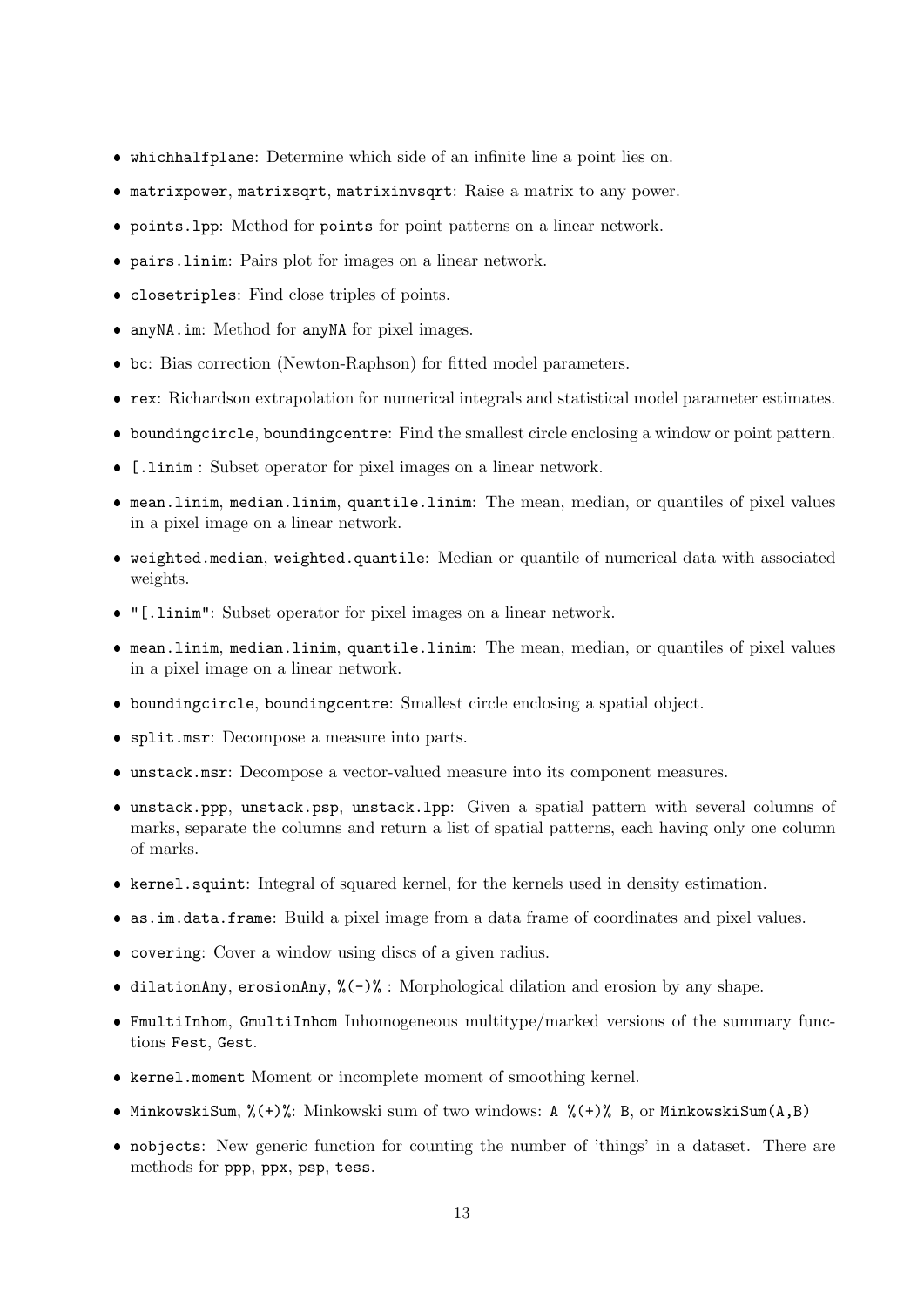- parameters.interact, parameters.fii: Extract parameters from interpoint interactions. (These existing functions are now documented.)
- ppmInfluence: Calculate leverage.ppm, influence.ppm and dfbetas.ppm efficiently.
- rppm, plot.rppm, predict.rppm, prune.rppm: Recursive-partition point process models.
- simulate.mppm Simulate a point process model fitted to replicated point patterns.
- update.interact: Update the parameters of an interpoint interaction. [This existing function is now documented.]
- where.max, where.min Find the spatial location(s) where a pixel image achieves its maximum or minimum value.
- $\bullet$  compileK, compilepcf: make a  $K$  function or pair correlation function given the pairwise distances and their weights. [These existing internal functions are now documented.]
- laslett: Laslett's Transform.
- **lintess:** Tessellation on a linear network.
- divide.linnet: Divide a linear network into pieces demarcated by a point pattern.
- insertVertices: Insert new vertices in a linear network.
- thinNetwork: Remove vertices and/or segments from a linear network etc.
- connected.linnet: Find connected components of a linear network.
- nvertices, nvertices.linnet, nvertices.owin: Count the number of vertices in a linear network or vertices of the boundary of a window.
- as.data.frame.linim, as.data.frame.linfun: Extract a data frame of spatial locations and function values from an object of class linim or linfun.
- as.linfun, as.linfun.linim, as.linfun.lintess: Convert other kinds of data to a linfun object.
- requireversion: Require a particular version of a package (for use in stand-alone R scripts).
- as.function.tess: Convert a tessellation to a function $(x, y)$ . The function value indicates which tile of the tessellation contains the point  $(x, y)$ .
- tileindex: Determine which tile of a tessellation contains a given point  $(x, y)$ .
- persp.leverage.ppm: Method for persp plots for objects of class leverage.ppm
- AIC.mppm, extractAIC.mppm: AIC for point process models fitted to replicated point patterns.
- nobs.mppm, terms.mppm, getCall.mppm: Methods for point process models fitted to replicated point patterns.
- rPenttinen: Simulate the Penttinen process using perfect simulation.
- varcount: Given a point process model, compute the predicted variance of the number of points falling in a window.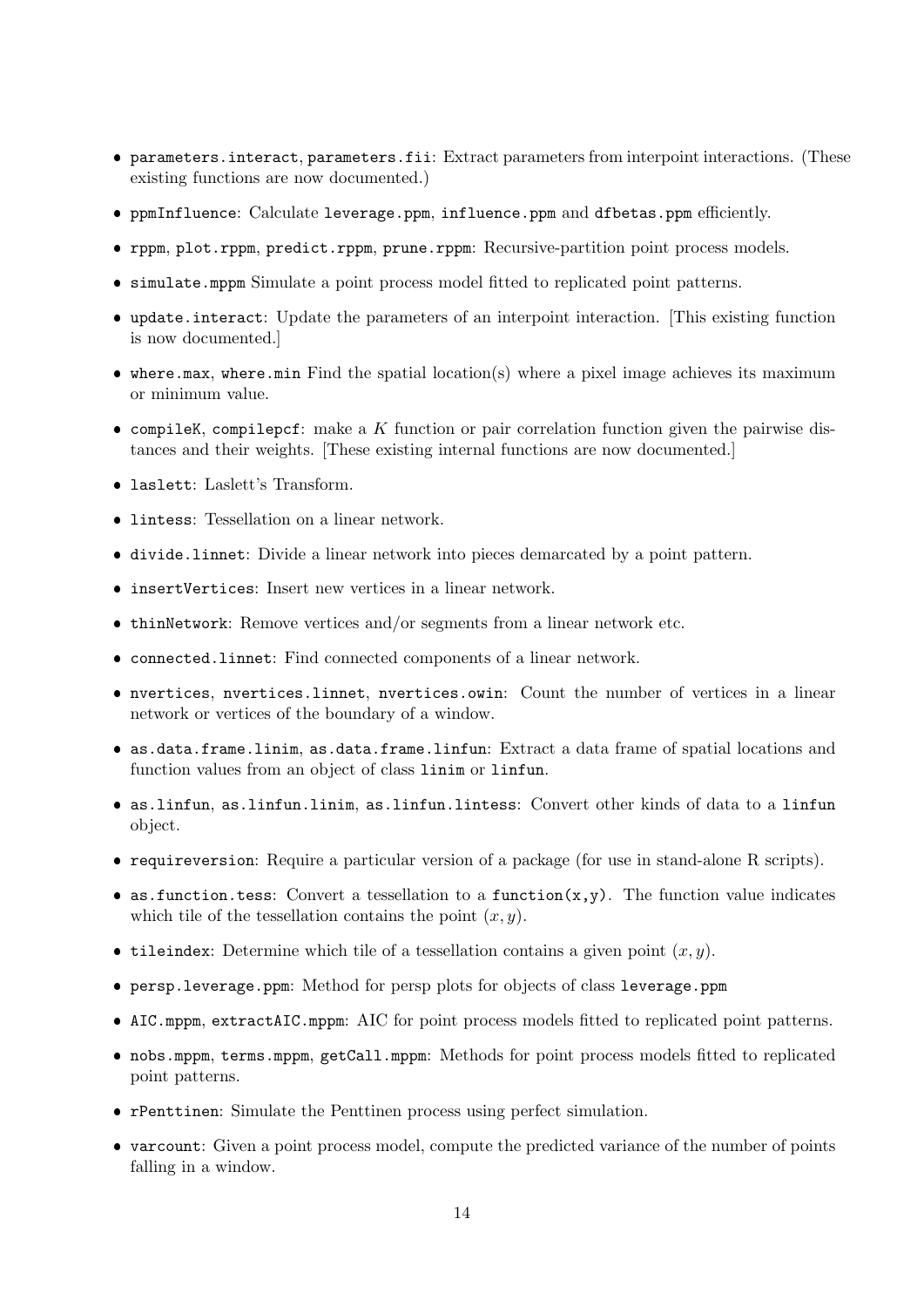- inside.boxx: Test whether multidimensional points lie inside a specified multidimensional box.
- lixellate: Divide each segment of a linear network into smaller segments.
- nsegments.linnet, nsegments.lpp: Count the number of line segments in a linear network.
- grow.boxx: Expand a multidimensional box.
- deviance.ppm, deviance.lppm: Deviance for a fitted point process model.
- pseudoR2: Pseudo-R-squared for a fitted point process model.
- tiles.empty Checks whether each tile of a tessellation is empty or nonempty.
- summary.linim: Summary for a pixel image on a linear network.
- Determinantal Point Process models:
	- dppm: Fit a determinantal point process model.
	- fitted.dppm, predict.dppm, intensity.dppm: prediction for a fitted determinantal point process model.
	- Kmodel.dppm, pcfmodel.dppm: Second moments of a determinantal point process model.
	- rdpp, simulate.dppm: Simulation of a determinantal point process model.
	- logLik.dppm, AIC.dppm, extractAIC.dppm, nobs.dppm: Likelihood and AIC for a fitted determinantal point process model.
	- print.dppm, reach.dppm, valid.dppm: Basic information about a dpp model.
	- coef.dppm, formula.dppm, print.dppm, terms.dppm, labels.dppm, model.frame.dppm, model.matrix.dppm, model.images.dppm, is.stationary.dppm, reach.dppm, unitname.dppm, unitname<-.dppm, Window.dppm: Various methods for dppm objects.
	- parameters.dppm: Extract meaningful list of model parameters.
	- objsurf.dppm: Objective function surface of a dppm object.
	- residuals.dppm: Residual measure for a dppm object.
- Determinantal Point Process model families:
	- dppBessel, dppCauchy, dppGauss, dppMatern, dppPowerExp: Determinantal Point Process family functions.
	- detpointprocfamilyfun: Create a family function.
	- update.detpointprocfamily: Set parameter values in a determinantal point process model family.
	- simulate.dppm: Simulation.
	- is.stationary.detpointprocfamily, intensity.detpointprocfamily, Kmodel.detpointprocfamily, pcfmodel.detpointprocfamily: Moments.
	- dim.detpointprocfamily, dppapproxkernel, dppapproxpcf, dppeigen, dppkernel, dppparbounds, dppspecdenrange, dppspecden: Helper functions.
- dg.envelope: Simulation envelopes corresponding to Dao-Genton test.
- dg.progress: Progress plot (envelope representation) for the Dao-Genton test.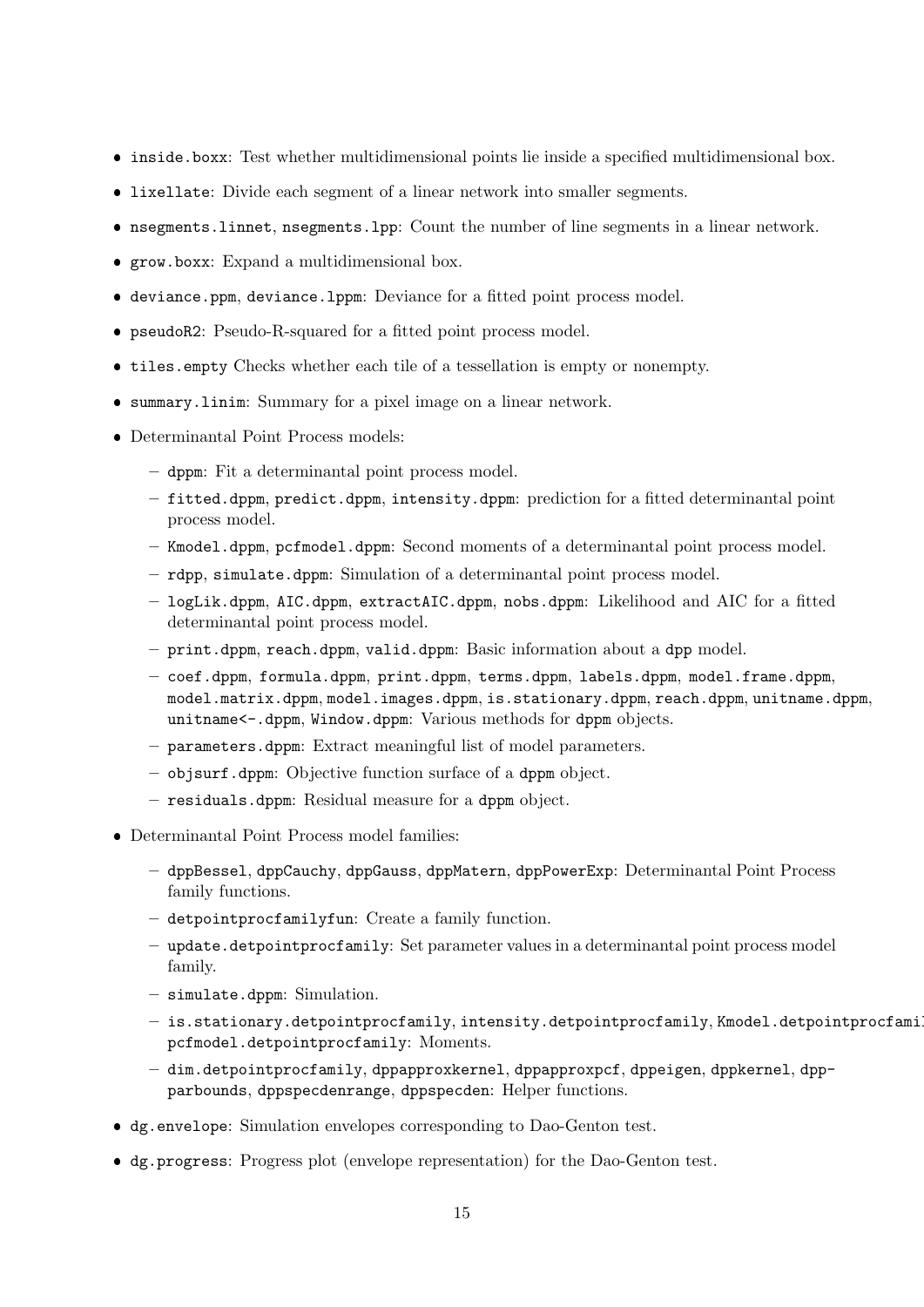- dg.sigtrace: significance trace for the Dao-Genton test.
- markcrosscorr: Mark cross-correlation function for point patterns with several columns of marks.
- rtemper: Simulated annealing or simulated tempering.
- rgb2hsva: Convert RGB to HSV data, like rgb2hsv, but preserving transparency.
- superimpose.ppplist, superimpose.splitppp: New methods for 'superimpose' for lists of point patterns.
- dkernel, pkernel, qkernel, rkernel: Probability density, cumulative probability, quantiles and random generation from distributions used in basic one-dimensional kernel smoothing.
- kernel.factor: Auxiliary calculations for one-dimensional kernel smoothing.
- spatdim: Spatial dimension of any object in the spatstat package.
- as.boxx: Convert data to a multi-dimensional box.
- intensity.ppx: Method for intensity for multi-dimensional space-time point patterns.
- fourierbasis: Evaluate Fourier basis functions in any number of dimensions.
- valid: New generic function, with methods valid.ppm, valid.lppm, valid.dppm.
- emend, emend.ppm, emend.lppm: New generic function with methods for ppm and lppm. emend.ppm is equivalent to project.ppm.
- Penttinen: New pairwise interaction model.
- quantile.density: Calculates quantiles from kernel density estimates.
- CDF.density: Calculates cumulative distribution function from kernel density estimates.
- triangulate.owin: decompose a spatial window into triangles.
- fitted.lppm: fitted intensity values for a point process on a linear network.
- parameters: Extract all parameters from a fitted model.

## 6 Alphabetical list of changes

Here is a list of all changes made to existing functions, listed alphabetically.

- adaptive.density: This function can now perform adaptive estimation by two methods: either tessellation-based methods or variable-bandwidth kernel estimation. The calculations are performed by either densityVoronoi or densityAdaptiveKernel.
- affine.owin: Allows transformation matrix to be singular, if the window is polygonal.
- alltypes: If envelope=TRUE and the envelope computation reaches the maximum permitted number of errors (maxnerr) in evaluating the summary function for the simulated patterns, then instead of triggering a fatal error, the envelope limits will be set to NA.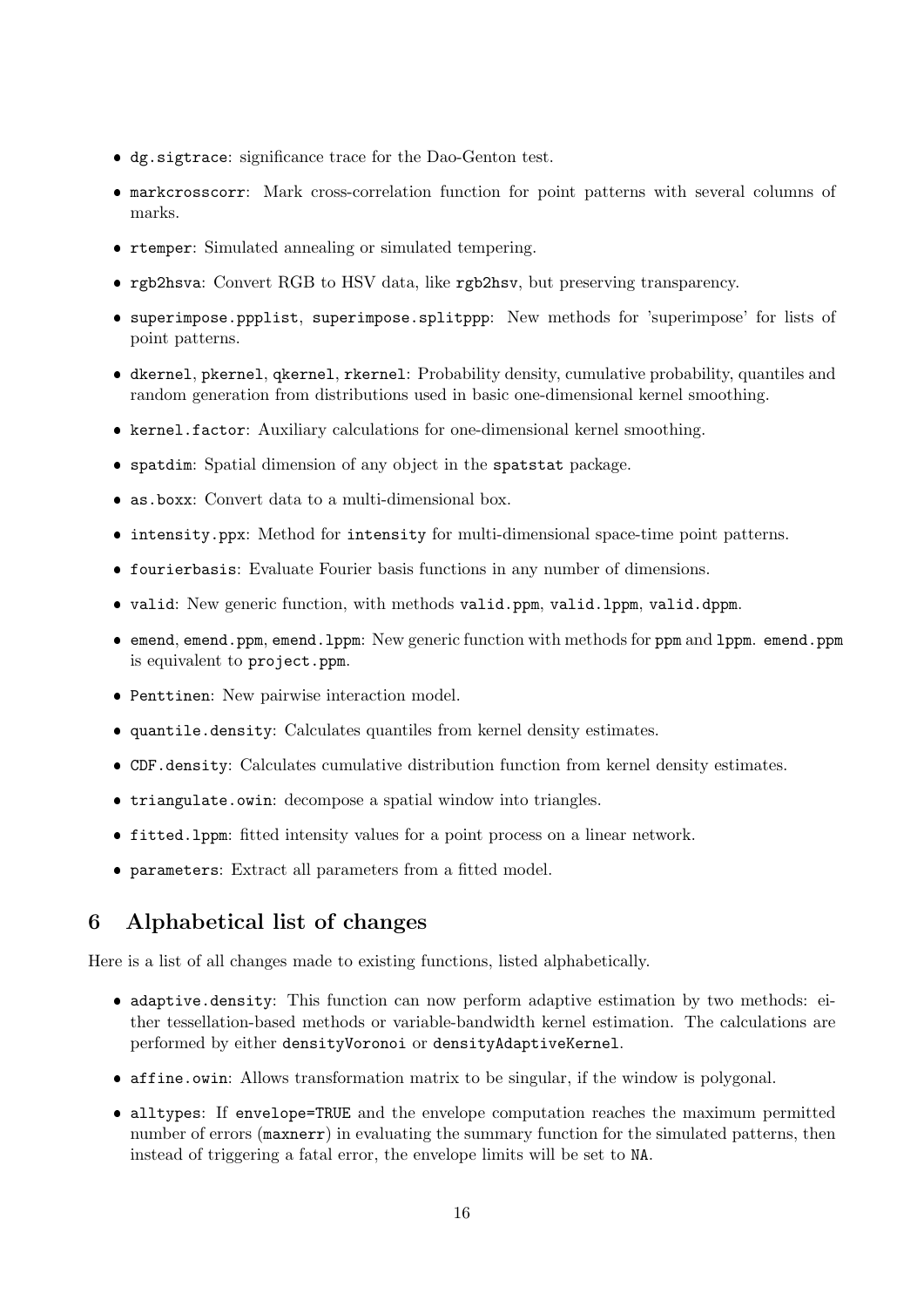- anova.mppm: Now handles Gibbs models, and performs the adjusted composite likelihood ratio test. New argument fine.
- anyDuplicated.ppp: Accelerated.
- append.psp: arguments may be NULL.
- as.function.tess: New argument values specifies the function values.
- as.im.distfun: New argument approx specifies the choice of algorithm.
- as.im.function:
	- New argument strict.
	- New argument stringsAsFactors.
- as.im.leverage.ppm: New argument what.
- as.im.nnfun: New argument approx chooses between a fast, approximate algorithm and a slow, exact algorithm.
- as.im.smoothfun: New argument approx chooses between a fast, approximate algorithm and a slow, exact algorithm.
- as.layered: Default method now handles a (vanilla) list of spatial objects.
- as.linfun.lintess:
	- New argument values specifies the function value for each tile.
	- The default values are the marks, if present.
	- New argument navalue.
	- Computation accelerated.
- as.linim.default: New argument delta controls spacing of sample points in internal data.
- as.linnet.linnet: New argument maxsize.
- as.linnet.psp:
	- If the line segment pattern has marks, then the resulting linear network also carries these marks in the \$lines component.
	- Computation accelerated.
	- The resulting network has attribute "camefrom" indicating the provenance of each line segment in the network.
- as.lpp: accepts more data formats:
	- Now handles the case where coordinates seg and  $tp$  are given but x and y are missing.
	- Now handles the case where x is a data frame with columns named x,y,seg,tp or x,y or seg,tp.
- as.owin.default:
	- Now refuses to convert a box3 to a two-dimensional window.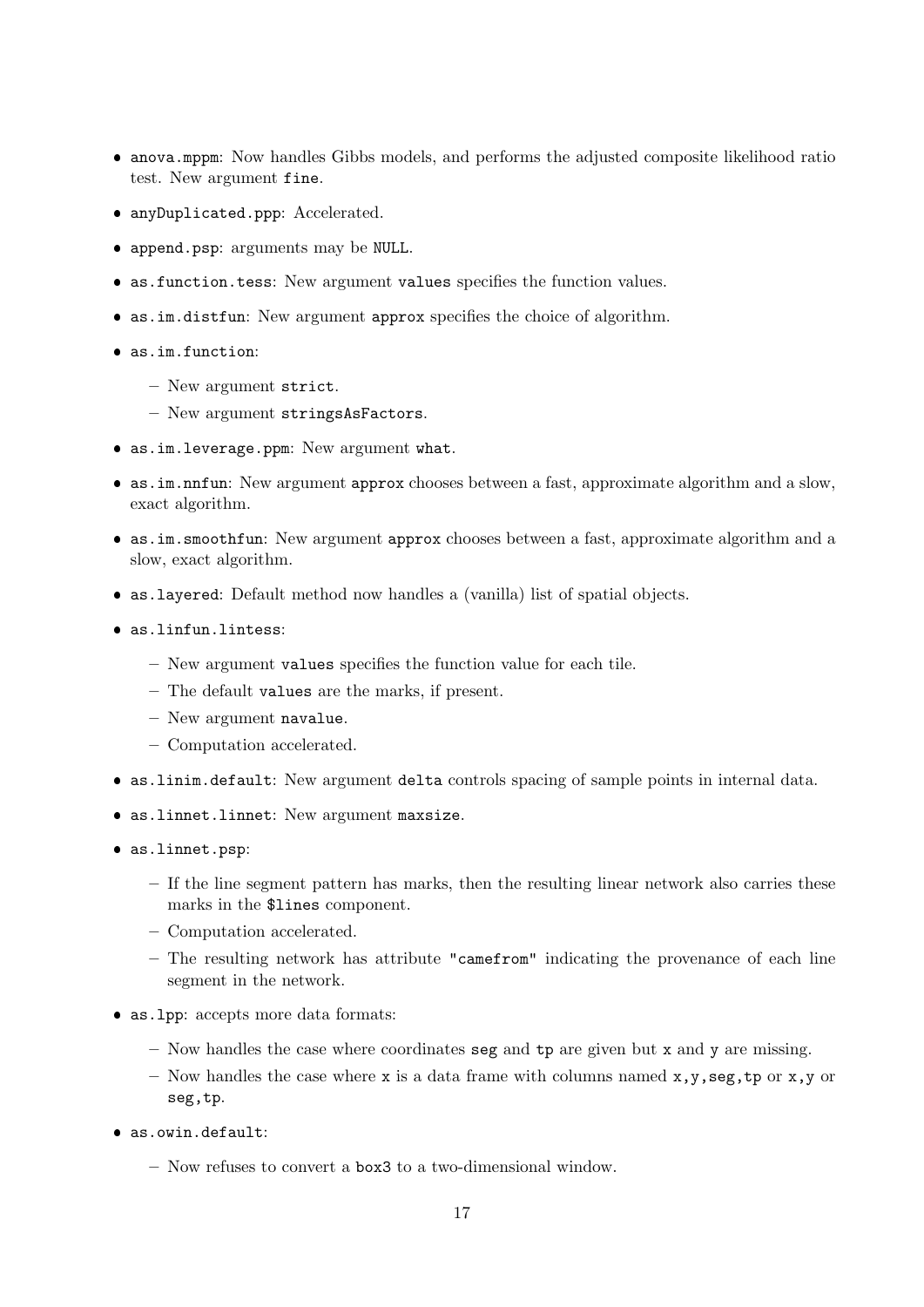- $-$  Now accepts a structure with entries named  $xmin, xmax, ymin, ymax$  in any order. This handles objects of class bbox in the sf package.
- Now detects objects of class SpatialPolygons and issues a more helpful error message.
- as.owin.data.frame: New argument step
- as.polygonal:
	- Can now repair errors in polygon data, if repair=TRUE.
	- Accelerated when w is a pixel mask.
- as.psp: now permits a data frame of marks to have only one column, instead of coercing it to a vector.
- as.solist: The argument x can now be a spatial object; as.solist(cells) is the same as solist(cells).
- bdist.pixels: Accelerated for polygonal windows. New argument method.
- bdist.points: Accelerated for polygonal windows.
- beachcolours:
	- Improved positioning of the yellow colour band.
	- If sealevel lies outside srange, then srange will be extended to include it (without a warning).
- beachcolourmap: Improved positioning of the yellow colour band.
- bind.fv: New argument clip.
- blur: New argument kernel.
- bw.abram:
	- New argument smoother determines how the pilot estimate is computed.
	- Formal arguments rearranged.
- bw.diggle, bw.ppl, bw.relrisk, bw.smoothppp:
	- These functions now extract and store the name of the unit of length from the point pattern dataset. When the bandwidth selection criterion is plotted, the name of the unit of length is shown on the x-axis.
	- A warning is issued if the optimal value of the cross-validation criterion occurs at an endpoint of the search interval. New argument warn.
- bw.ppl:
	- New arguments weights and sigma.
	- New argument shortcut allows faster computation.
	- Additional arguments ... are now passed to density.ppp.
- bw.scott: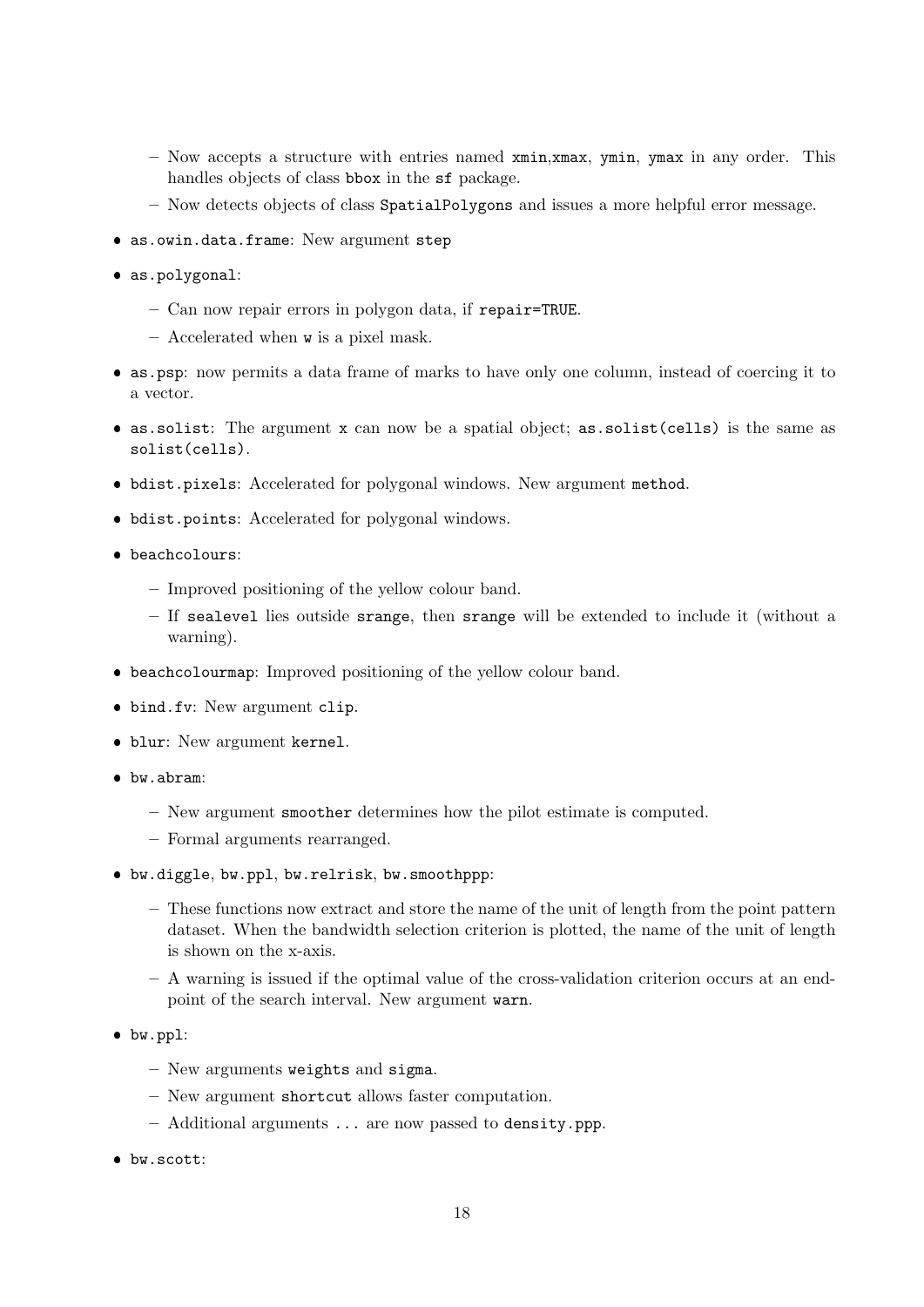- the two bandwidth values in the result now have names  $\sigma$  and  $\sigma$  and  $\sigma$   $\sigma$   $\sigma$
- Now handles point patterns of any dimension.
- New arguments isotropic and d.
- bw.stoyan: The rule has been modified so that, if the pattern is empty, it is now treated as if it contained 1 point, so that a finite bandwidth value is returned.
- cbind.hyperframe: The result now retains the row.names of the original arguments.
- cdf.test:
	- Calculations are more robust against numerical rounding effects.
	- The methods for classes ppp, ppm, lpp, lppm, slrm have a new argument interpolate.
	- Monte Carlo test runs much faster.
	- More jittering is applied when jitter=TRUE. Warnings about tied values should not occur any more.
- cdf.test.mppm:
	- Now handles Gibbs models.
	- Now recognises covariate="x" or "y".
- clarkevans: The argument correction="all" is now recognised: it selects all the available options. [This is also the default.]
- clickpoly: The polygon is now drawn progressively as the user clicks new vertices.
- closepairs.ppp: New argument periodic.
- closepairs.ppp, closepairs.pp3:
	- New arguments distinct and neat allow more options.
	- Argument ordered has been replaced by twice (but ordered is still accepted, with a warning).
	- Performance improved (computation time and memory requirements reduced.) This should improve the performance of many functions in spatstat.
- closepairs.pp3: Argument what can take the value "ijd"
- clusterset: Improved behaviour.
- clusterfit:
	- New argument algorithm specifies the choice of optimisation algorithm.
	- Changed precedence rule for handling the algorithm parameters in the minimum contrast algorithm. Individually-named arguments  $q, p, r$ max,  $r$ min now take precedence over entries with the same names in the list  $ctrl$ .
	- New argument verbose.
- colourmap: argument col have have length 1, representing a trivial colour map in which all data values are mapped to the same colour.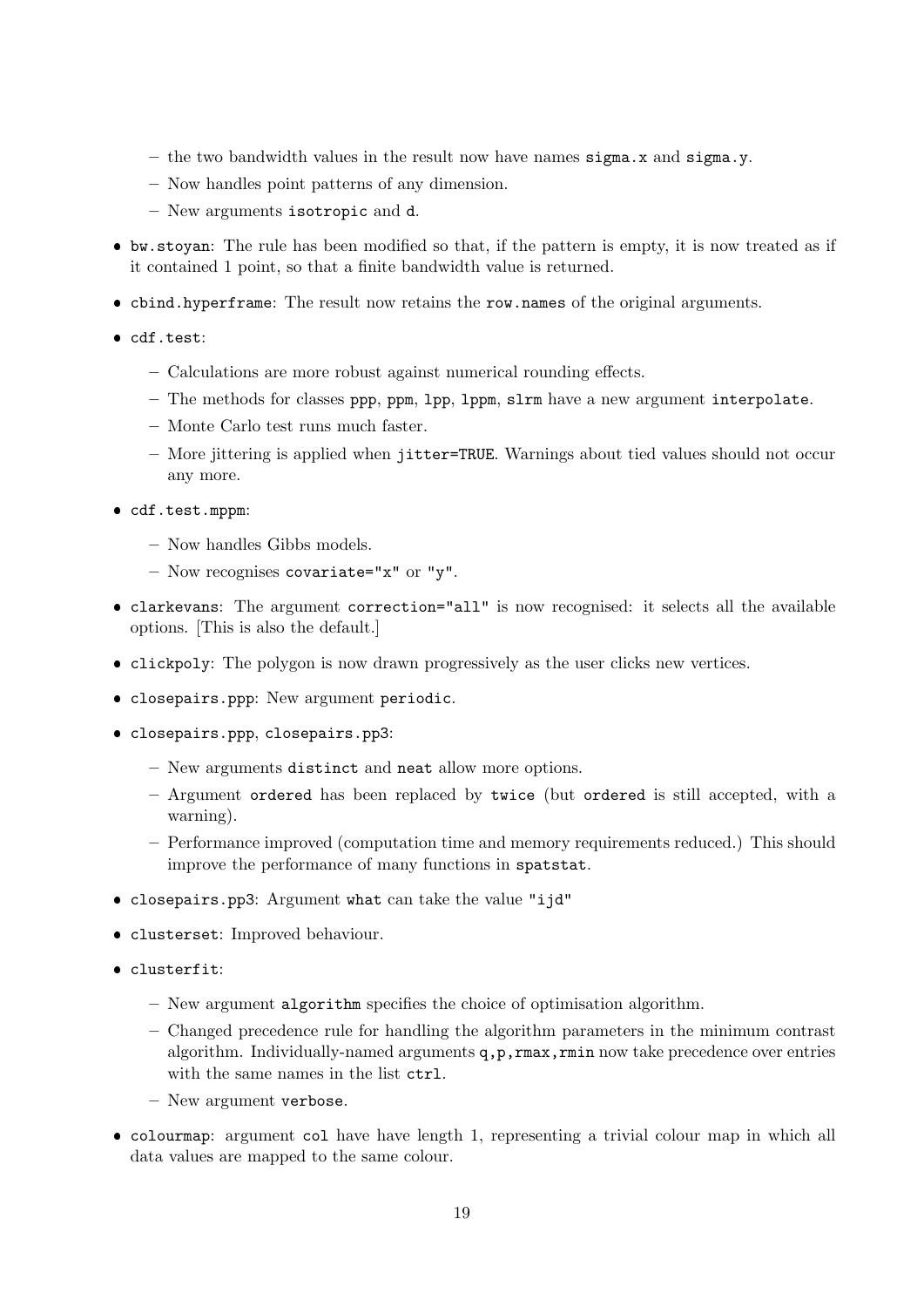- collapse.fv:
	- This is now treated as a method for the nlme generic collapse. Its syntax has been adjusted slightly.
	- Recognises the abbreviations used by fvnames().
- connected.im: Now handles a logical-valued image properly. Arguments ... now determine pixel resolution.
- connected.owin: Arguments ... now determine pixel resolution.
- contour.im: New argument col specifies the colour of the contour lines. If col is a colour map, then the contours are drawn in different colours.
- convolve.im: the name of the unit of length is preserved.
- crossdist.lpp:
	- Now handles much larger networks, using the sparse representation of the network.
	- New argument check.
- crossing.psp: New argument details gives more information about the intersections between the segments.
- crosspairs.pp3: Argument what can take the value "ijd"
- cut.ppp: Argument z can be "x" or "y" indicating one of the spatial coordinates.
- dclf.test, mad.test, dclf.progress, mad.progress, dclf.sigtrace, mad.sigtrace, dg.progress, dg.sigtrace:
	- New argument clamp determines the test statistic for one-sided tests.
	- New argument rmin determines the left endpoint of the test interval.
	- New argument leaveout specifies how to calculate discrepancy between observed and simulated function values.
	- New argument scale allows summary function values to be rescaled before the comparison is performed.
	- New argument interpolate supports interpolation of  $p$ -value.
	- New argument interpolate supports interpolation of critical value of test.
	- Function values which are infinite, NaN or NA are now ignored in the calculation (with a warning) instead of causing an error. Warning messages are more detailed.
- default.rmhcontrol, default.rmhexpand: New argument w.
- density.lpp:
	- $-$  New fast algorithm (up to 1000 times faster) for the default case where kernel="gaussian" and continuous=TRUE. Generously contributed by Greg McSwiggan.
	- Fast algorithm has been further accelerated.
	- New argument kernel specifies the smoothing kernel. Any of the standard one-dimensional smoothing kernels can be used.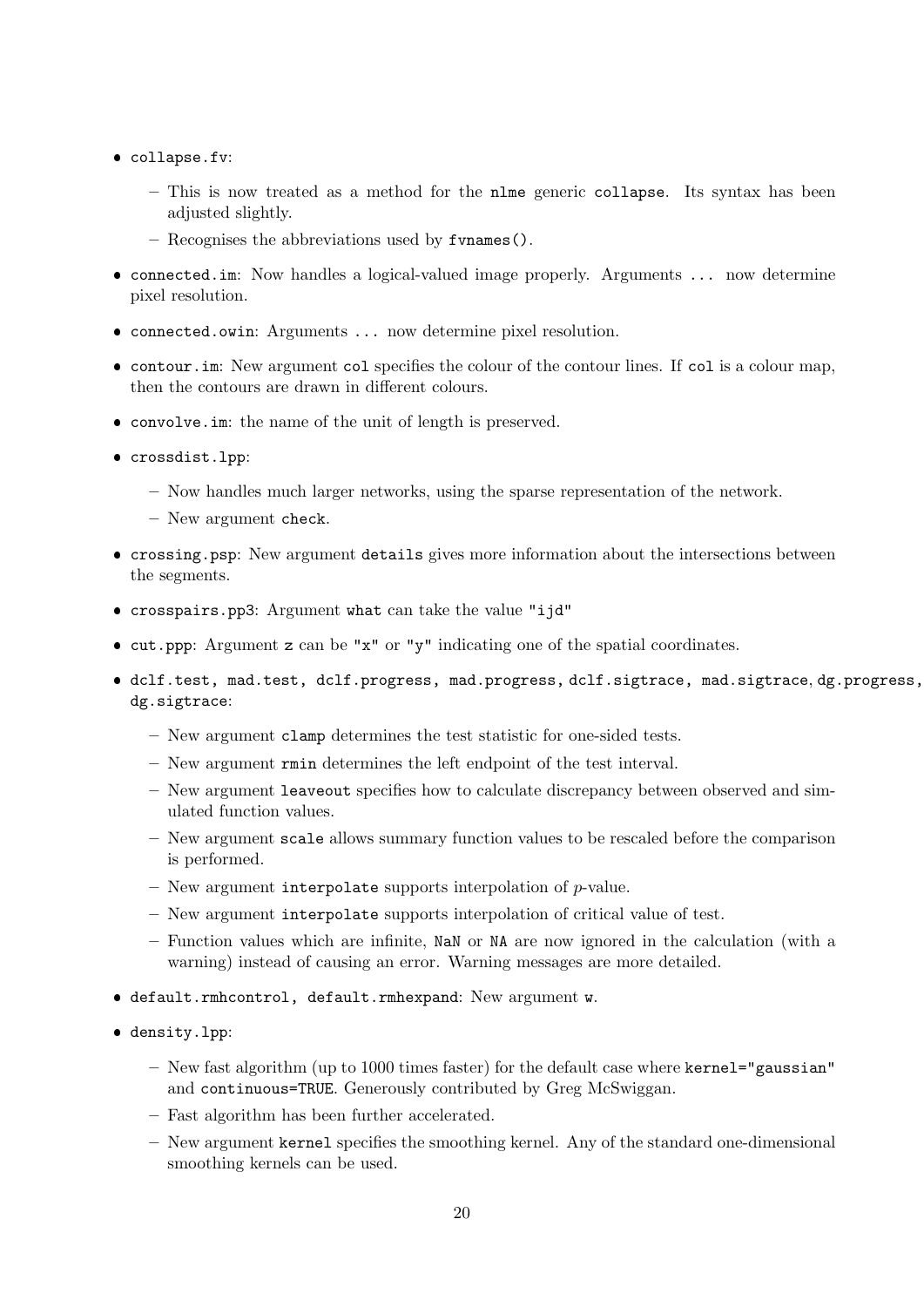- Now supports both the 'equal-split continuous' and 'equal-split discontinuous' smoothers. New argument continuous determines the choice of smoother.
- New arguments weights and old.
- New argument distance offers a choice of different kernel methods.
- Infinite bandwidth (sigma=Inf) is now permitted, and results in a density estimate that is constant over all locations.
- density.ppp:
	- A non-Gaussian kernel can now be specified using the argument kernel.
	- Argument weights can now be a pixel image.
	- Infinite bandwidth sigma=Inf is supported.
	- Accelerated by about 30% when at="pixels".
	- Accelerated by about 15% in the case where at="points" and kernel="gaussian".
	- Accelerated in the cases where weights are given or diggle=TRUE.
	- New argument verbose.
- density.psp:
	- New argument method.
	- Accelerated by 1 to 2 orders of magnitude.
- density.splitppp: New argument weights.
- dfbetas.ppm:
	- For Gibbs models, memory usage has been dramatically reduced, so the code can handle larger datasets and finer quadrature schemes.
	- Increased the default resolution of the pixel images. Spatial resolution can now be controlled by the arguments dimyx, eps.
- diagnose.ppm:
	- $-$  Infinite values of rbord are now ignored and treated as zero. This ensures that diagnose.ppm has a sensible default when the fitted model has infinite reach.
	- Accelerated, when type="inverse", for models without a hard core.
- diagnose.ppm, plot.diagppm:
	- New arguments col.neg, col.smooth control the colour maps.
	- Accelerated, when type="inverse", for models without a hard core.
- dilation.ppp: Improved geometrical accuracy. Now accepts arguments to control resolution of polygonal approximation.
- **.** discs:
	- Now accepts a single numeric value for radii.
	- New argument npoly.
	- Accelerated in some cases.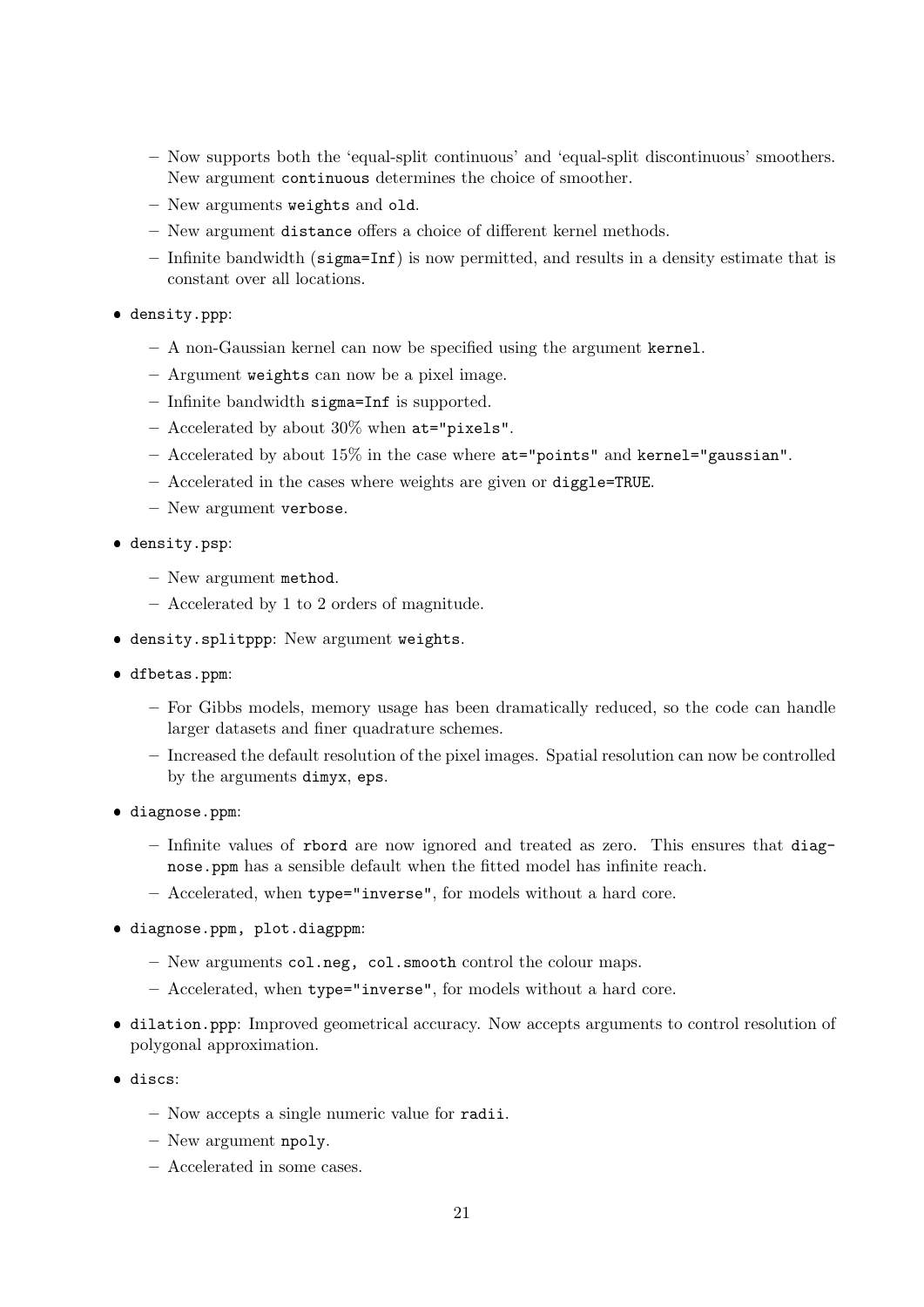- distfun: When the user calls a distance function that was created by distfun, the user may now give a ppp or 1pp object for the argument x, instead of giving two coordinate vectors x and y.
- distfun.lpp:
	- New argument  $k$  allows computation of  $k$ -th nearest point.
	- Computation accelerated.
- dppm: Changed precedence rule for handling the algorithm parameters in the minimum contrast algorithm. Individually-named arguments  $q, p, r$ max,  $r$ min now take precedence over entries with the same names in the list ctrl.
- duplicated.ppp: accelerated.
- edge.Trans: New argument gW for efficiency.
- effectfun:
	- Now works for ppm, kppm, lppm, dppm, rppm and profilepl objects.
	- New argument nvalues.
- envelope:
	- New argument clamp gives greater control over one-sided envelopes.
	- New argument funargs
	- New argument scale allows global envelopes to have width proportional to a specified function of r, rather than constant width.
	- New argument funYargs contains arguments to the summary function when applied to the data pattern only.
	- The argument simulate can now be a function (such as rlabel). The function will be applied repeatedly to the original data pattern.
	- rejectNA and silent.
- envelope.lpp, envelope.lppm:
	- New arguments  $fix.n$  and  $fix.marks$  allow envelopes to be computed using simulations conditional on the observed number of points.
	- New arguments maxnerr, rejectNA and silent.
- eval.im: New argument warn.
- eval.linim: New argument warn.
- ewcdf:
	- Argument weights can now be NULL.
	- New arguments normalise and adjust.
	- Computation accelerated.
	- The result does not inherit class "ecdf" if normalise=FALSE.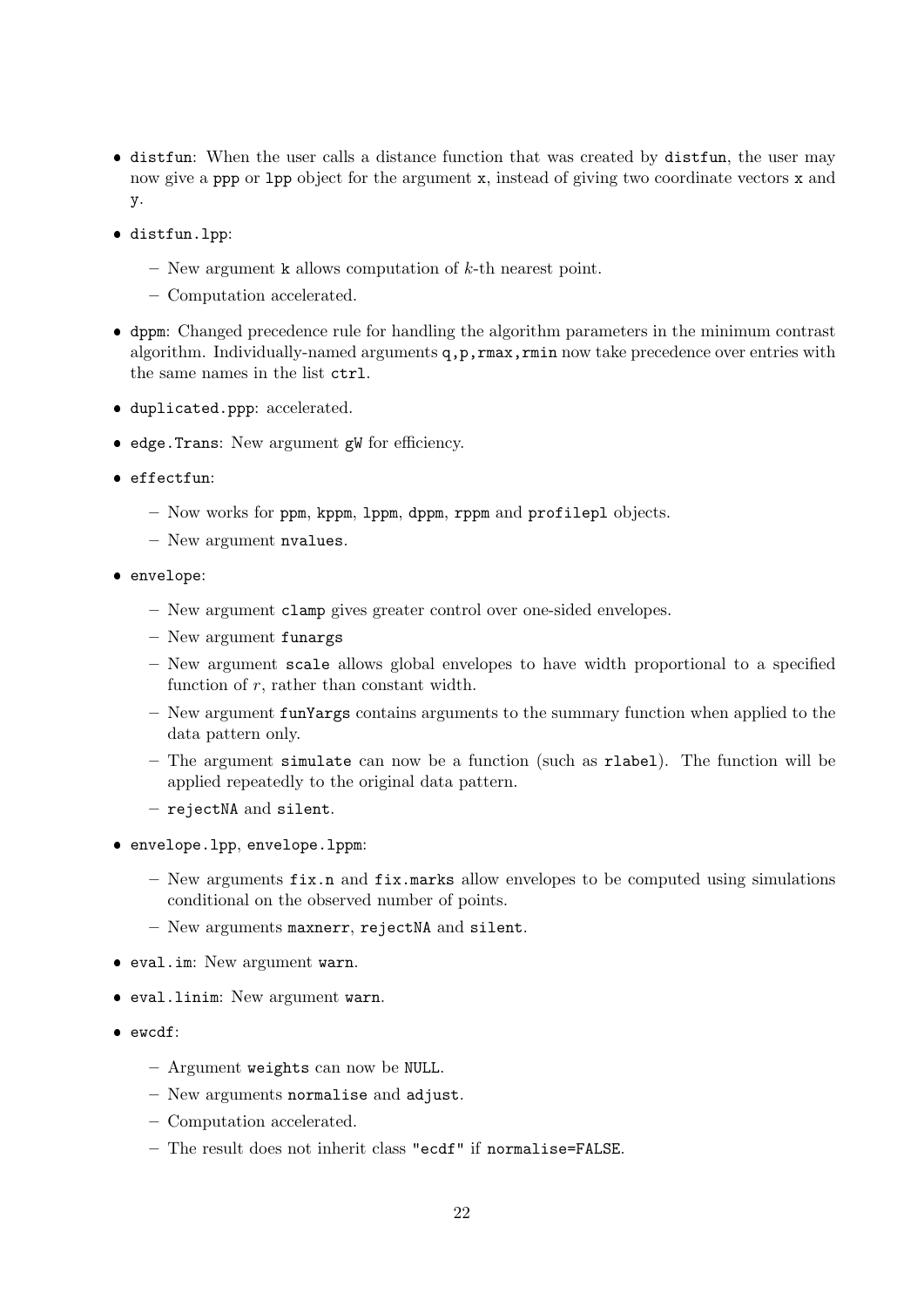- Fest: Additional checks for errors in input data.
- Finhom:
	- A warning is issued if bias is likely to occur because of undersmoothing.
	- New arguments warn.bias and savelambda.
- fitted.lppm: New argument leaveoneout allows leave-one-out computation of fitted value.
- fitted.ppm:
	- New option, type="link".
	- New argument ignore.hardcore.
- funxy:
	- When the user calls a function that was created by funxy, the user may now give a ppp or lpp object for the argument x, instead of giving two coordinate vectors x and y.
	- Functions of class "funxy" can now be applied to quadrature schemes.
- Geyer: The saturation parameter sat can now be less than 1.
- Ginhom:
	- A warning is issued if bias is likely to occur because of undersmoothing.
	- New arguments warn.bias and savelambda.
- grow.rectangle: New argument fraction.
- **•** Hest:
	- Argument X can now be a pixel image with logical values.
	- New argument W. [Based on code by Kassel Hingee.]
	- Additional checks for errors in input data.
- hist.im: New argument xname.
- identify.psp: Improved placement of labels. Arguments can be passed to text.default to control the plotting of labels.
- idw: Standard errors can now be calculated by setting se=TRUE.
- imcov: the name of the unit of length is preserved.
- im.apply:
	- Computation accelerated
	- New argument fun.handles.na
	- New argument check
- influence.ppm: For Gibbs models, memory usage has been dramatically reduced, so the code can handle larger datasets and finer quadrature schemes.
- integral.linfun: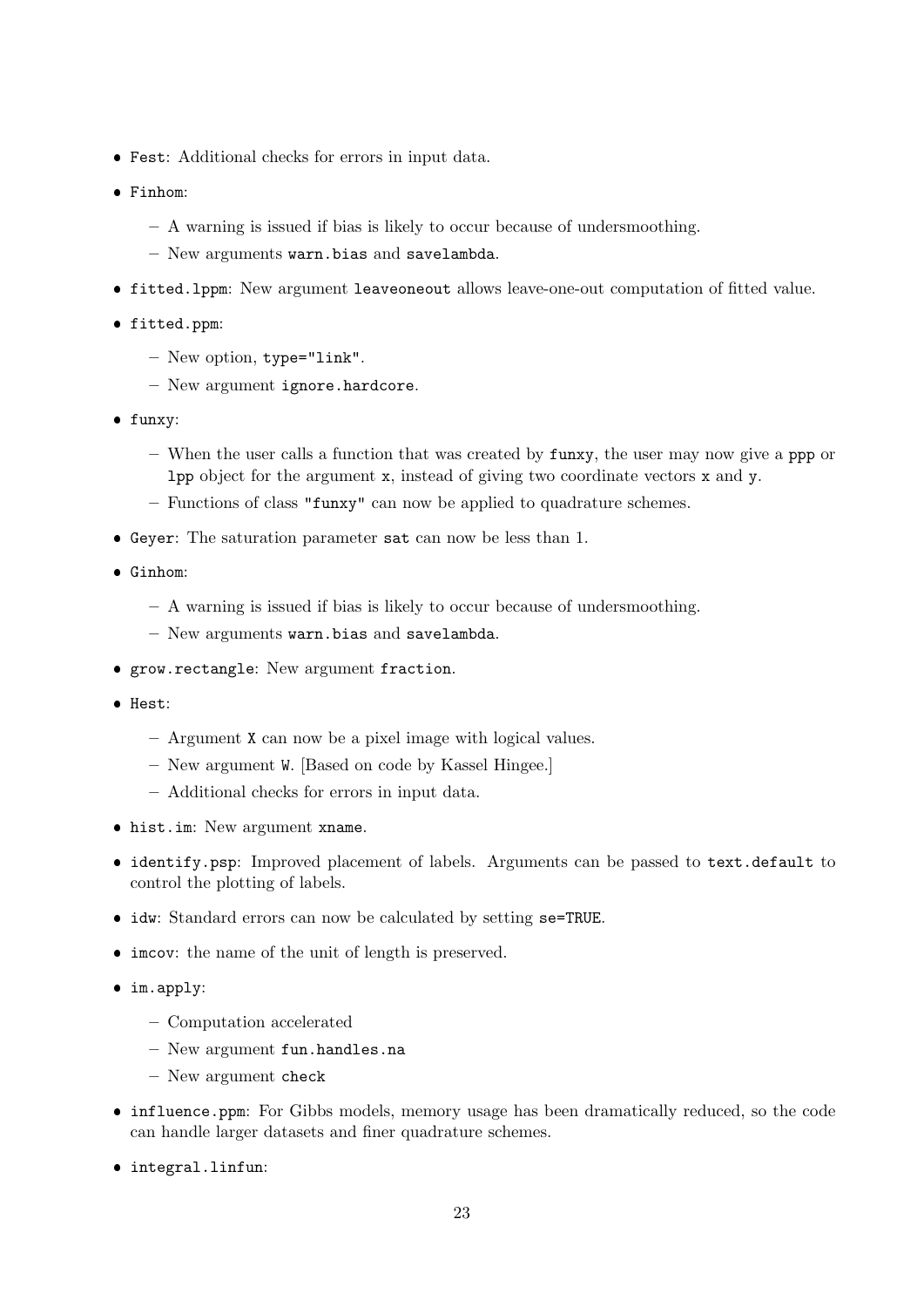- New argument delta controls step length of approximation to integral.
- Argument domain can be a tessellation.
- Now handles complex-valued functions.
- integral.linim:
	- Argument domain can be a tessellation.
	- Now handles complex-valued functions.
- integral.ssf: Argument domain can be a tessellation.
- intensity.ppm: Intensity approximation is now implemented for area-interaction model, and Geyer saturation model.
- interp.im: New argument bilinear.
- iplot, iplot.ppp, iplot.layered, iplot.linnet, iplot.default: These interactive plotting functions have been removed from spatstat into a new package spatstat.gui.
- ippm:
	- Accelerated.
	- The internal format of the result has been extended slightly.
	- Improved defaults for numerical algorithm parameters.
- **istat:** This interactive analysis function has been removed from spatstat into a new package spatstat.gui.
- Jfox: new argument warn.trim.
- Jinhom:
	- A warning is issued if bias is likely to occur because of undersmoothing.
	- New arguments warn.bias and savelambda.
- Kcross.inhom, Kdot.inhom, Kmulti.inhom:
	- These functions now allow intensity values to be given by a fitted point process model.
	- New arguments update, leaveoneout, lambdaX.
	- Leave-one-out calculation is now implemented when lambbdaX is a fitted model of class "dppm".
- **•** Kest
	- Accelerated computation (for translation and rigid corrections) when window is an irregular shape.
	- Calculation of isotropic edge correction for polygonal windows has changed slightly. Results are believed to be more accurate. Computation has been accelerated by about 20 percent in typical cases.
- Kest.fft: Now has ... arguments allowing control of spatial resolution.
- Kinhom: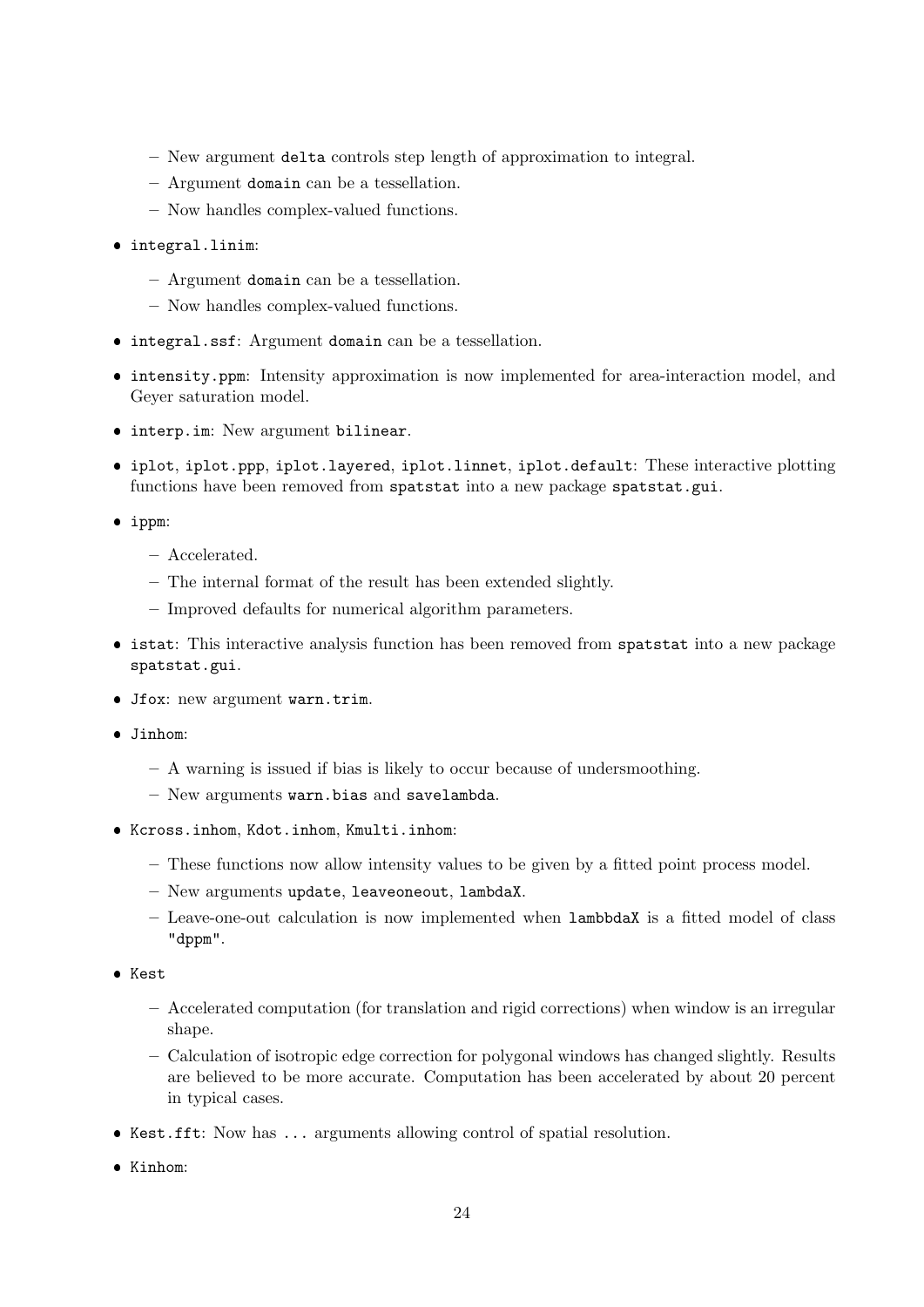- New argument ratio.
- Stops gracefully if lambda contains any zero values.
- Leave-one-out calculation is implemented when lambda is a fitted model of class "dppm".
- kppm:
	- Fitting a model with clusters="LGCP" no longer requires the package RandomFields to be loaded explicitly.
	- New argument algorithm specifies the choice of optimisation algorithm.
	- Left hand side of formula can now involve entries in the list data.
	- refuses to fit a log-Gaussian Cox model with anisotropic covariance.
	- A warning about infinite values of the summary function no longer occurs when the default settings are used. Also affects mincontrast, cauchy.estpcf, lgcp.estpcf, matclust.estpcf, thomas.estpcf, vargamma.estpcf.
	- Changed precedence rule for handling the algorithm parameters in the minimum contrast algorithm. Individually-named arguments  $q, p, r$ max,  $r$ min now take precedence over entries with the same names in the list  $ctrl$ .
	- Improved printed output.
- latest.news: Now prints news documentation for the current major version, by default. New argument major.
- Lcross.inhom, Ldot.inhom: These functions now allow intensity values to be given by a fitted point process model. New arguments update, leaveoneout, lambdaX.
- **·** lengths.psp:
	- New argument squared.
	- $-$  This function will soon be Deprecated in favour of the new name lengths  $psp$ .
- Lest, Linhom, Ldot, Lcross, Ldot.inhom, Lcross.inhom: These summary functions now have explicit argument "correction".
- leverage.ppm:
	- For Gibbs models, memory usage has been dramatically reduced, so the code can handle larger datasets and finer quadrature schemes.
	- Increased the default resolution of the pixel images. Spatial resolution can now be controlled by the arguments dimyx, eps.
- leverage.ppm, influence.ppm, dfbetas.ppm:
	- These methods now work for models that were fitted by logistic composite likelihood (method='logi').
	- Computation has been vastly accelerated for models with Geyer interaction fitted using isotropic or translation edge corrections.
	- Faster computation in many cases.
	- Virtually all models and edge corrections are now supported, using a "brute force" algorithm. This can be slow in some cases.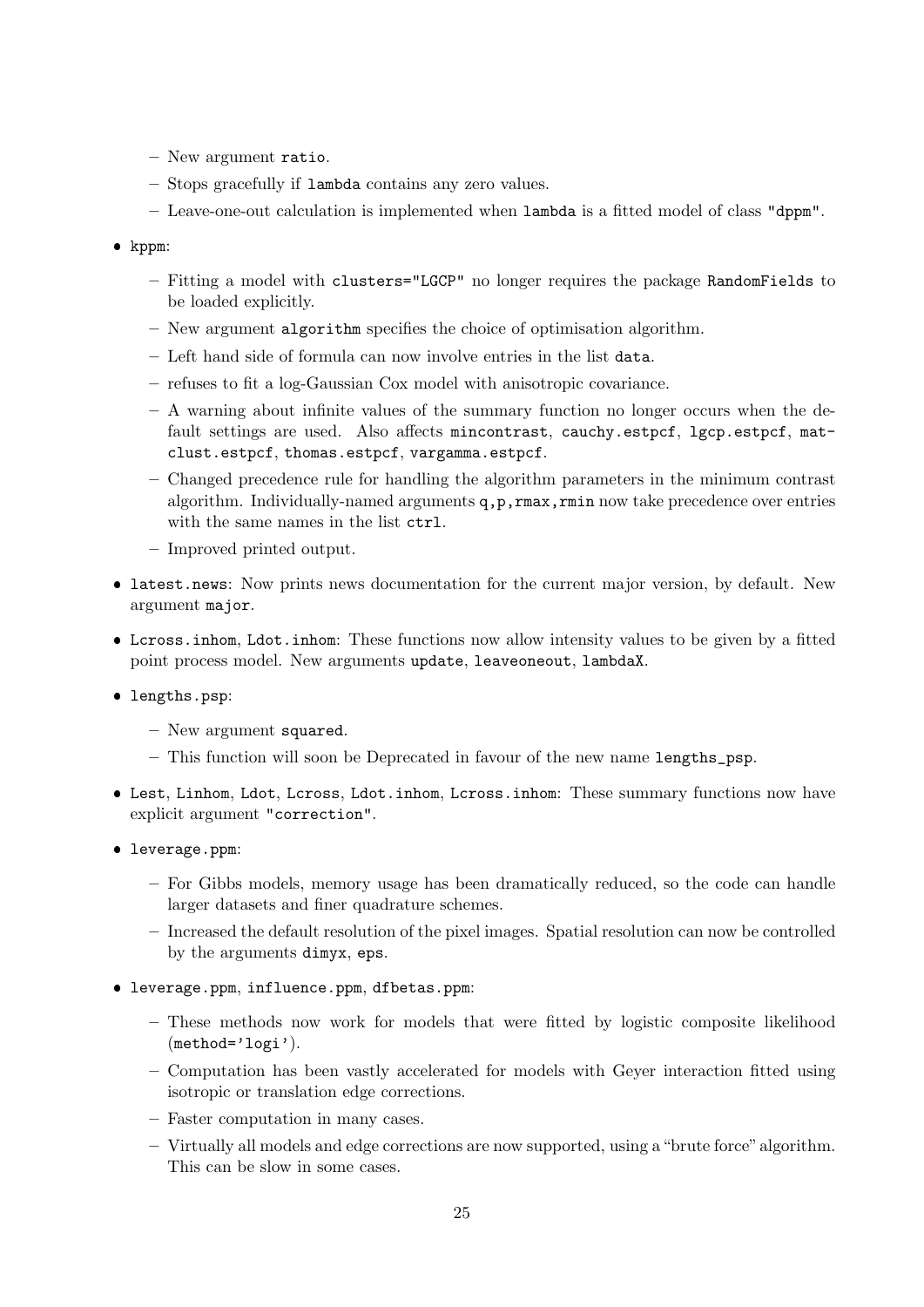# **·** lineardisc:

- New argument add.
- Default plotting behaviour has changed.
- linearK, linearpcf and relatives:
	- substantially accelerated.
	- ratio calculations are now supported.
	- new argument ratio.
- **IinearKinhom:** new argument normpower.
- linearKinhom, linearpcfinhom:
	- Changed behaviour when lambda is a fitted model.
	- New arguments update and leaveoneout.
- linearpcf: new argument normpower.
- linim:
	- The image Z is now automatically restricted to the network.
	- New argument restrict.
- linnet:
	- The internal format of a linnet (linear network) object has been changed. Existing datasets of class linnet are still supported. However, computation will be faster if they are converted to the new format. To convert a linnet object L to the new format, use  $L \leftarrow asu$ . linnet (L).
	- If the argument edges is given, then this argument now determines the ordering of the sequence of line segments. For example, the i-th row of edges specifies the i-th line segment in  $as.psp(L)$ .
	- New argument warn.
	- When argument edges is specified, the code now checks whether any edges are duplicated.
- **·** lintess:
	- Argument df can be missing or NULL, resulting in a tesellation with only one tile.
	- Tessellations can now have marks. New argument marks.
- localpcfinhom:
	- New arguments update and leaveoneout.
- logLik.ppm:
	- New argument absolute.
	- The warning about pseudolikelihood ('log likelihood not available') is given only once, and is not repeated in subsequent calls, within a spatstat session.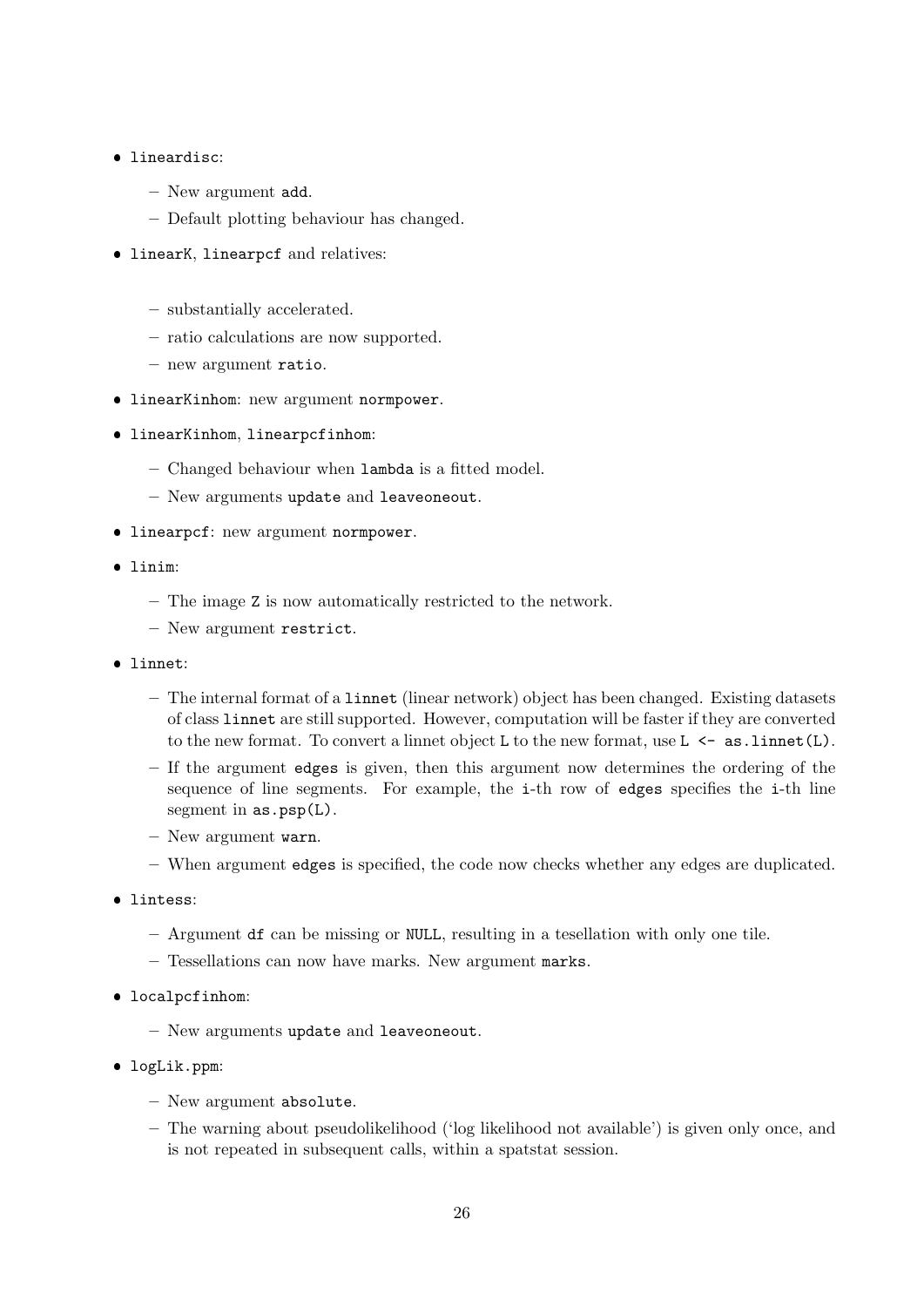- logLik.mppm: new argument warn.
- lohboot:
	- Algorithm has been corrected and extended thanks to Christophe Biscio and Rasmus Waagepetersen.
	- New arguments block, basicboot, Vcorrection.
	- Accelerated when the window is a rectangle.
	- $-$  Now works for multitype  $K$  functions Kcross, Kdot, Lcross, Ldot, Kcross.inhom, Lcross.inhom
	- Confidence bands for Lest, Linhom, Lcross, Ldot, Lcross.inhom are now computed differently. First a confidence band is computed for the corresponding  $K$  function Kest, Kinhom, Kcross, Kdot, Kcross.inhom respectively. Then this is transformed to a confidence band for the L function by applying the square root transformation.
- lpp:
	- The internal format of an lpp object has been changed. Existing datasets of class lpp are still supported. However, computation will be faster if they are converted to the new format. To convert an 1pp object X to the new format, use  $X \leq -a s \cdot 1$ pp $(X)$ .
	- X can be missing or NULL, resulting in an empty point pattern.
	- Now handles the case where coordinates seg and  $tp$  are given but x and y are missing.
- lppm:
	- New argument random controls placement of dummy points.
	- Computation accelerated.
- lurking.ppm: accelerated.
- lut: argument outputs may have length 1, representing a lookup table in which all data values are mapped to the same output value.
- markconnect: Accepts the argument weights which is passed to markcorr.
- markcorr: New argument weights allows computation of the weighted version of the mark correlation function. Weights can be an expression to be evaluated, or a function, or a pixel image, or a numeric vector.
- markvario: Accepts the argument weights which is passed to markcorr.
- minnndist, maxnndist: New argument by makes it possible to find the minimum or maximum nearest neighbour distance between each pair of possible types in a multitype pattern.
- mppm:
	- Now handles models with a random effect component. (This is covered in [2, Chap. 16].)
	- New argument random is a formula specifying the random effect. (This is covered in [2, Chap. 16].)
	- Performs more checks for consistency of the input data.
	- New arguments gcontrol and reltol.pql control the fitting algorithm.
	- New argument weights specifies case weights for each row of data.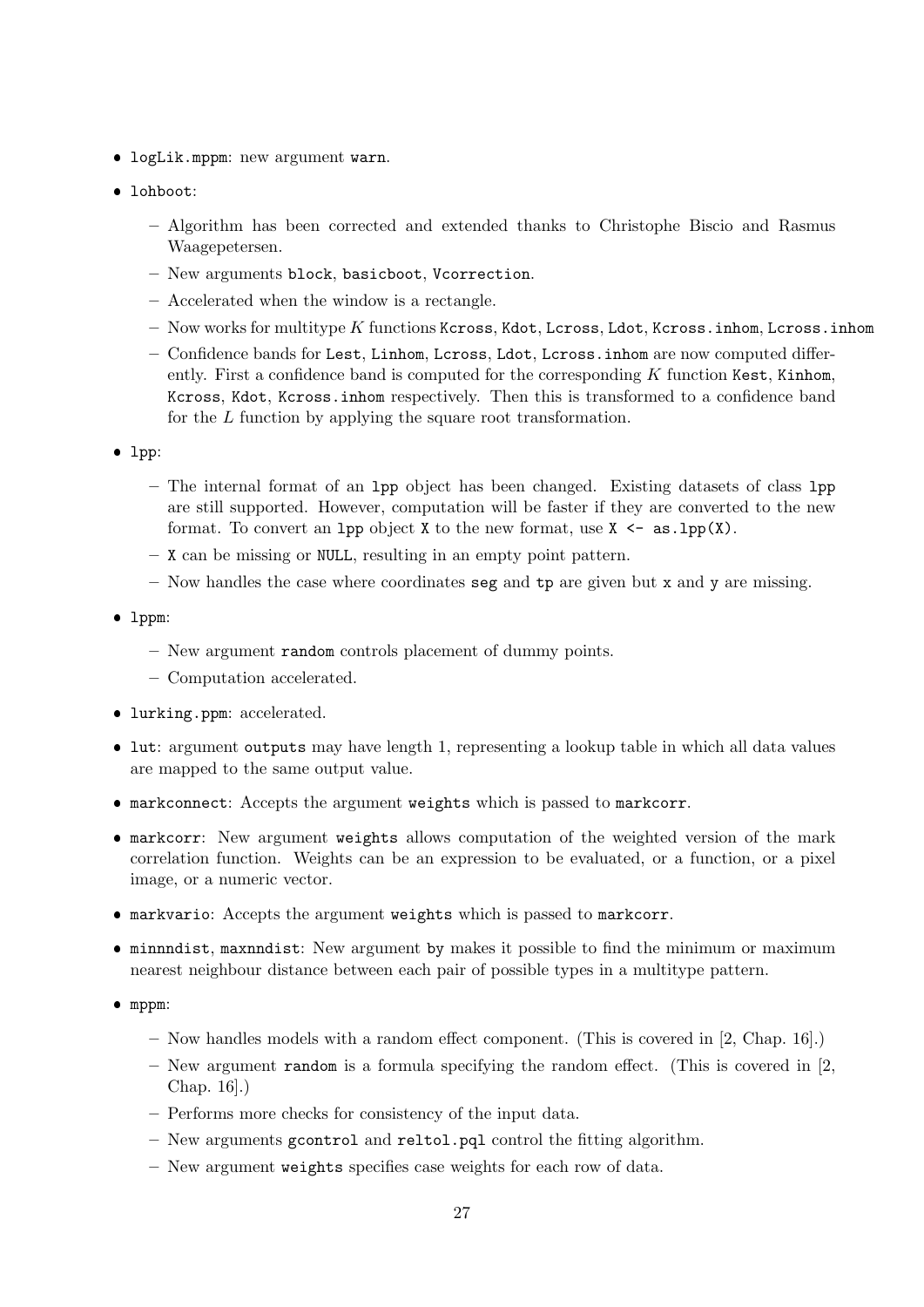- msr: Infinite and NA values are now detected (if check=TRUE) and are reset to zero, with a warning.
- nbfires:
	- the unit of length for the coordinates is now specified in this dataset.
	- This dataset now includes information about the different land and sea borders of New Brunswick.
- nncorr,nnmean,nnvario: New argument na.action.
- nncross.lpp:
	- New argument k allows computation of  $k$ -th nearest point.
	- Computation accelerated.
- nndist.pp3: New argument by allows computation of the nearest distance to each group of points.
- nndist.ppx: New argument by allows computation of the nearest distance to each group of points.
- nndist.lpp:
	- New argument k allows computation of  $k$ -th nearest point.
	- new argument by allows computation of the nearest distance to each group of points.
	- Computation accelerated.
- nnwhich.lpp:
	- New argument k allows computation of  $k$ -th nearest point.
	- new argument by allows computation of the nearest distance to each group of points.
	- Computation accelerated.

#### nnfun.lpp:

- New argument k.
- New argument value specifies whether to return the index of the nearest neighbour or the mark value of the nearest neighbour.

#### nnfun.ppp:

– New argument value specifies whether to return the index of the nearest neighbour or the mark value of the nearest neighbour.

#### nnfun.psp:

- New argument value specifies whether to return the index of the nearest neighbour or the mark value of the nearest neighbour.
- padimage: New argument W allows an image to be padded out to fill any window.
- pairdist.lpp: Now handles much larger networks, using the sparse representation of the network.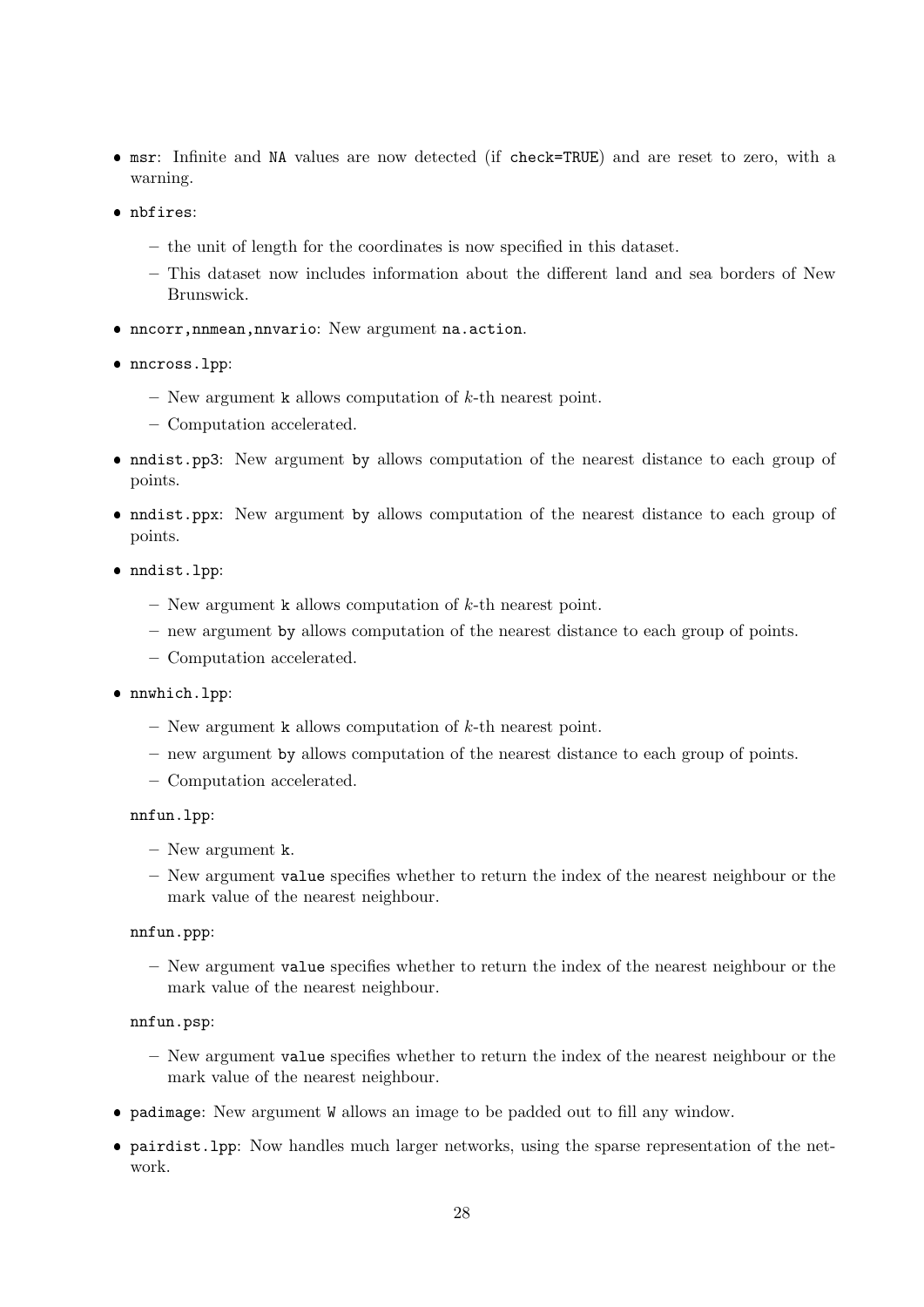- pairorient: Default edge corrections now include "bord.modif".
- parres: the argument covariate is allowed to be missing if the model only depends on one covariate.
- pcf.ppp:
	- New argument close for advanced use.
	- New argument ratio allows several estimates of pcf to be pooled.
	- Now calculates an analytic approximation to the variance of the estimate of the pair correlation function (when var.approx=TRUE).
	- Now returns the smoothing bandwidth used, as an attribute of the result.
	- New argument close for advanced use.
	- Now accepts correction="none".
- pcfinhom:
	- New argument close for advanced use.
	- Default behaviour is changed when lambda is a fitted model. The default is now to re-fit the model to the data before computing pcf. New arguments update and leaveoneout control this.
	- New argument close for advanced use.
	- Now handles correction="good"
	- Leave-one-out calculation is implemented when lambda is a fitted model of class "dppm".
- $\bullet$  persp.funxy: Improved  $z$ -axis label.
- pixellate.ppp:
	- If the pattern is empty, the result is an integer-valued image (by default) for consistency with the results for non-empty patterns.
	- Accelerated in the case where weights are given.
	- New arguments fractional and preserve for more accurate discretisation.
	- New argument savemap.
- plot.anylist:
	- If a list entry x[[i]] belongs to class "anylist", it will be expanded so that each entry x[[i]][[j]] will be plotted as a separate panel.
	- New arguments panel.begin.args, panel.end.args
	- Result is now an (invisible) list containing the result from executing the plot of each panel.
- plot.colourmap:
	- Now handles a colour map for a zero-length interval [a,a]
	- New argument increasing specifies whether the colours are displayed in order left-toright/bottom-to-top.
	- Changed default behaviour for discrete colour maps when vertical=FALSE.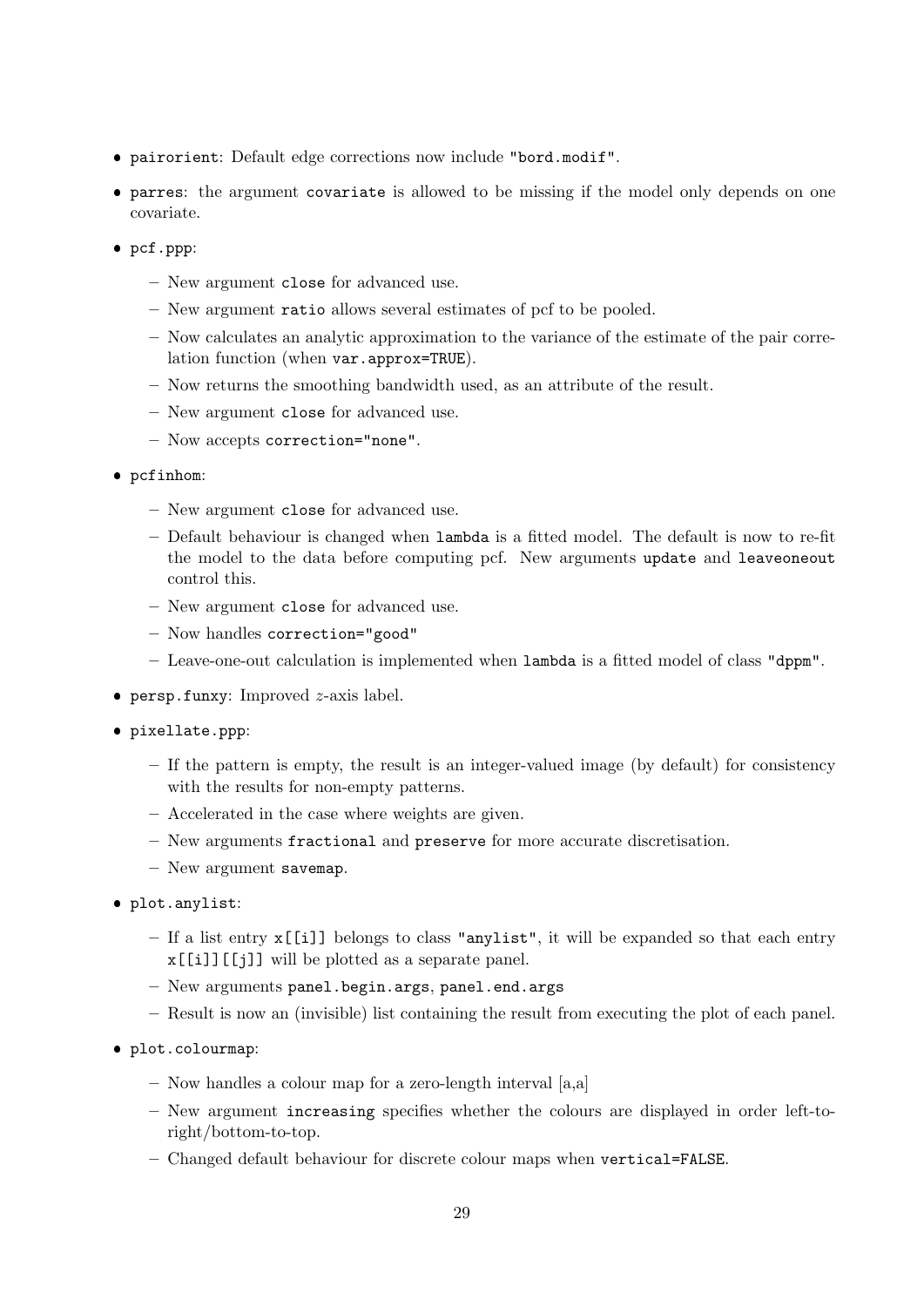# plot.im:

- Now handles complex-valued images.
- New argument workaround to avoid a bug in some MacOS device drivers that causes the image to be displayed in the wrong spatial orientation.
- The number of tick marks in the colour ribbon can now be controlled using the argument nint in ribargs.
- Improved behaviour when all pixel values are NA.
- Improved handling of tickmarks on colour ribbon.
- Improved behaviour when the image values are almost constant.
- New argument riblab.
- Axes are prevented from extending outside the image rectangle.
- New argument zap.
- Some warnings are suppressed when do.plot=FALSE.
- plot.imlist: Result is now an (invisible) list containing the result from executing the plot of each panel.
- plot.influence.ppm: New argument multiplot.
- plot.kppm:
	- New arguments pause and xname.
	- The argument what="all" is now recognised: it selects all the available options. [This is also the default.]
- plot.leverage.ppm:
	- New arguments multiplot and what.
	- A contour line showing the average value of leverage is now drawn on the colour ribbon, as well as on the main image. New argument args.contour.
- plot.linfun:
	- Now passes arguments to the function being plotted.
	- A scale bar is now plotted when style="width".
	- New argument legend.
	- The return value has a different format.
- plot.linim:
	- The return value has a different format.
	- New argument fatten improves visual appearance when style="colour".
	- A scale bar is now plotted when style="width".
	- When style="width", negative values are plotted in red (by default). New argument negative.args controls this.
	- New argument zlim specifies the range of values to be mapped.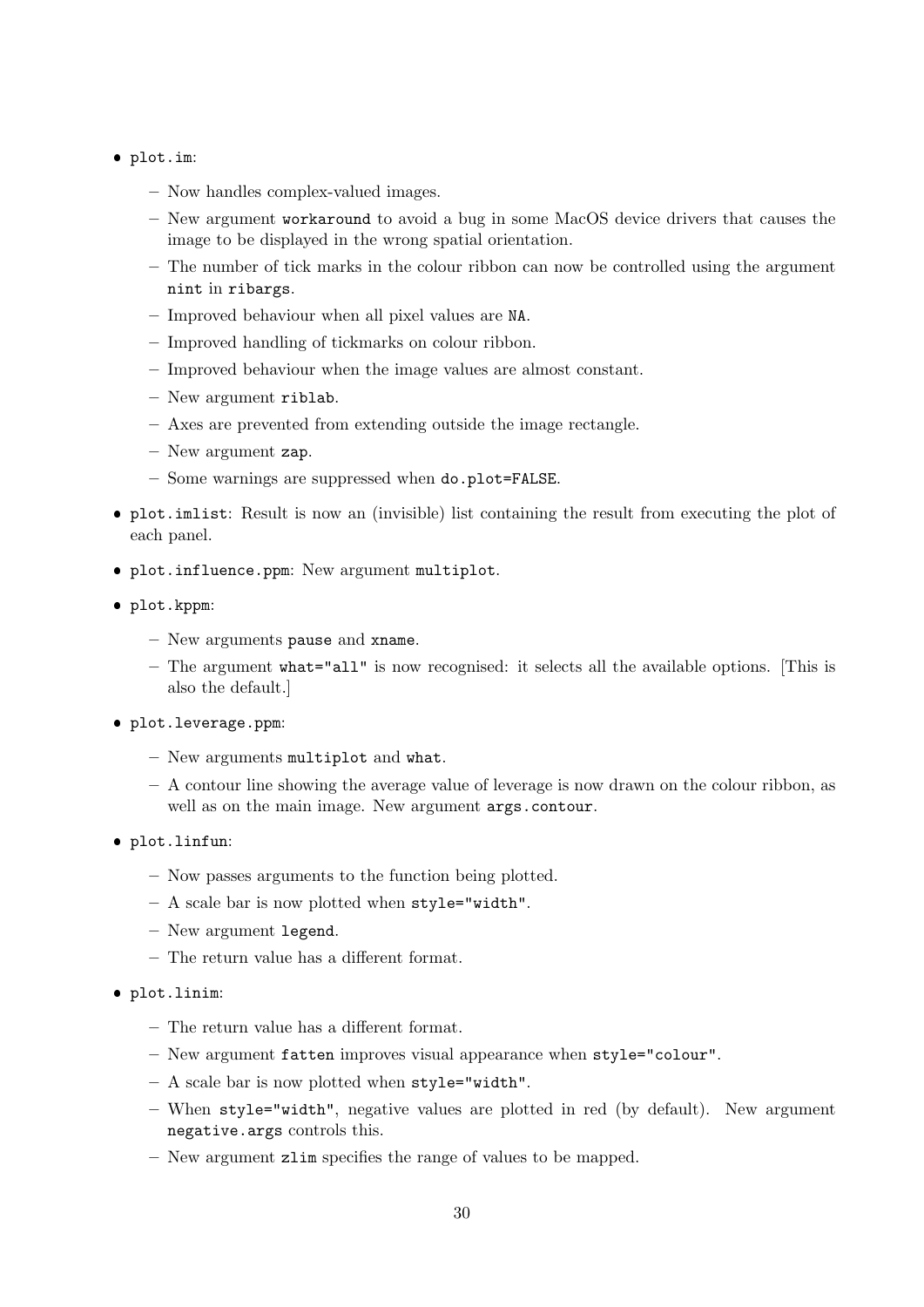– New explicit argument box determines whether to plot a bounding box; default is FALSE in all cases.

- plot.lintess:
	- Improved plot method, with more options.
	- Modified to display the marks attached to the tiles.
	- Options: style=c("colour", "width", "image").
- plot.lpp:
	- New argument show.network.
	- For a point pattern with continuous marks ("real numbers") the colour arguments  $\text{cols}, \text{fg},$ bg can now be vectors of colour values, and will be used to determine the default colour map for the marks.
- plot.mppm: New argument se.
- plot.msr:
	- Now handles multitype measures.
	- New argument multiplot.
	- New argument massthresh.
	- New arguments equal.markscale and equal.ribbon.
- plot.onearrow: Graphical parameters, specified when the object was created, are now taken as the defaults for graphical parameters to the plot.
- plot.owin: New argument use.polypath controls how to plot a filled polygon when it has holes.
- plot.profilepl: This function has now been documented, and the graphics improved.
- plot.psp:
	- Segments can be plotted with widths proportional to their mark values.
	- New argument style.
	- New argument col gives control over the colour map representing the values of marks attached to the segments.
- plot.pp3: New arguments box.front, box.back control plotting of the box.
- plot.ppp:
	- The default colour for the points is now a transparent grey, if this is supported by the plot device.
	- For a point pattern with continuous marks ("real numbers") the colour arguments  $\text{cols}, \text{fg},$ bg can now be vectors of colour values, and will be used to determine the default colour map for the marks.
	- Now recognises graphics parameters for text, such as family and srt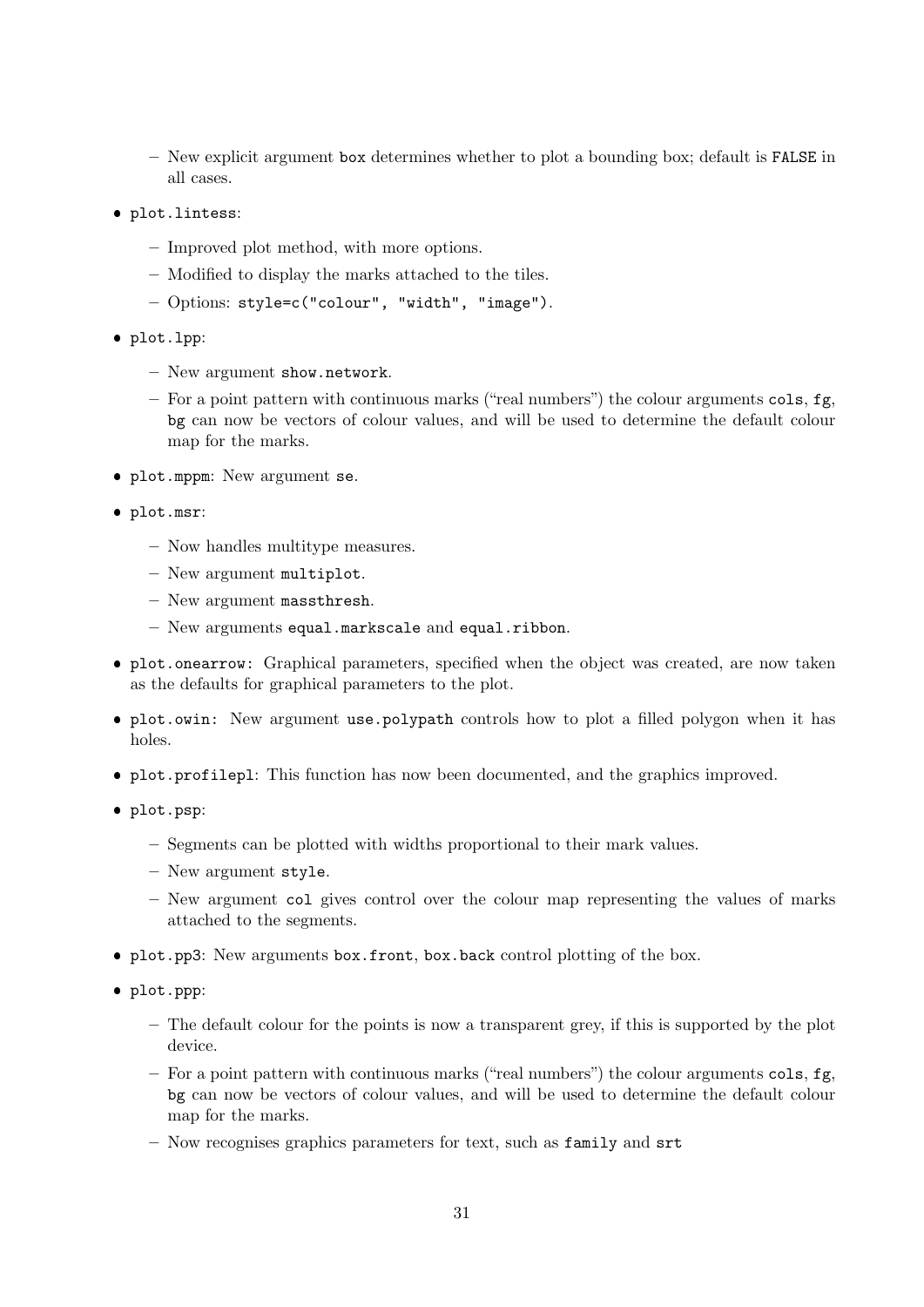- When clipwin is given, any parts of the boundary of the window of  $x$  that lie inside clipwin will also be plotted.
- Improved placement of symbol map legend when argument symap is given.
- plot.tess:
	- This plot method can now fill each tile with a different colour.
	- New arguments do.col, values, col and ribargs. Old argument col has been renamed border for consistency.
	- Now generates a separate plot panel for each column of marks, if do.col=TRUE.
	- New argument multiplot.
- plot.profilepl ,plot.quadratcount, plot.quadrattest, plot.tess: Now recognise graphics parameters for text, such as family and srt
- plot.solist:
	- New arguments panel.begin.args, panel.end.args
	- Result is now an (invisible) list containing the result from executing the plot of each panel.
- plot.studpermutest: This existing function now has a help file.
- plot.symbolmap: New argument nsymbols controls the number of symbols plotted.
- ponderosa: In this installed dataset, the function ponderosa.extra\$plotit has changed slightly (to accommodate the dependence on the package spatstat.utils).
- polynom: This function now has a help file.
- pool.fv:
	- The default plot of the pooled function no longer includes the variance curves.
	- New arguments relabel and variance.
- pool.rat: New arguments weights, relabel and variance.
- ppm:
	- Argument interaction can now be a function that makes an interaction, such as Poisson, Hardcore, MultiHard.
	- Argument subset can now be a window (class "owin") specifying the sub-region of data to which the model should be fitted.
- ppm.ppp, ppm.quad:
	- New argument emend, equivalent to project.
	- New arguments subset and clipwin.
- ppmInfluence: The result now belongs to class ppmInfluence, for which there are methods for leverage, influence, dfbetas which extract the desired component.
- $\bullet$  ppp: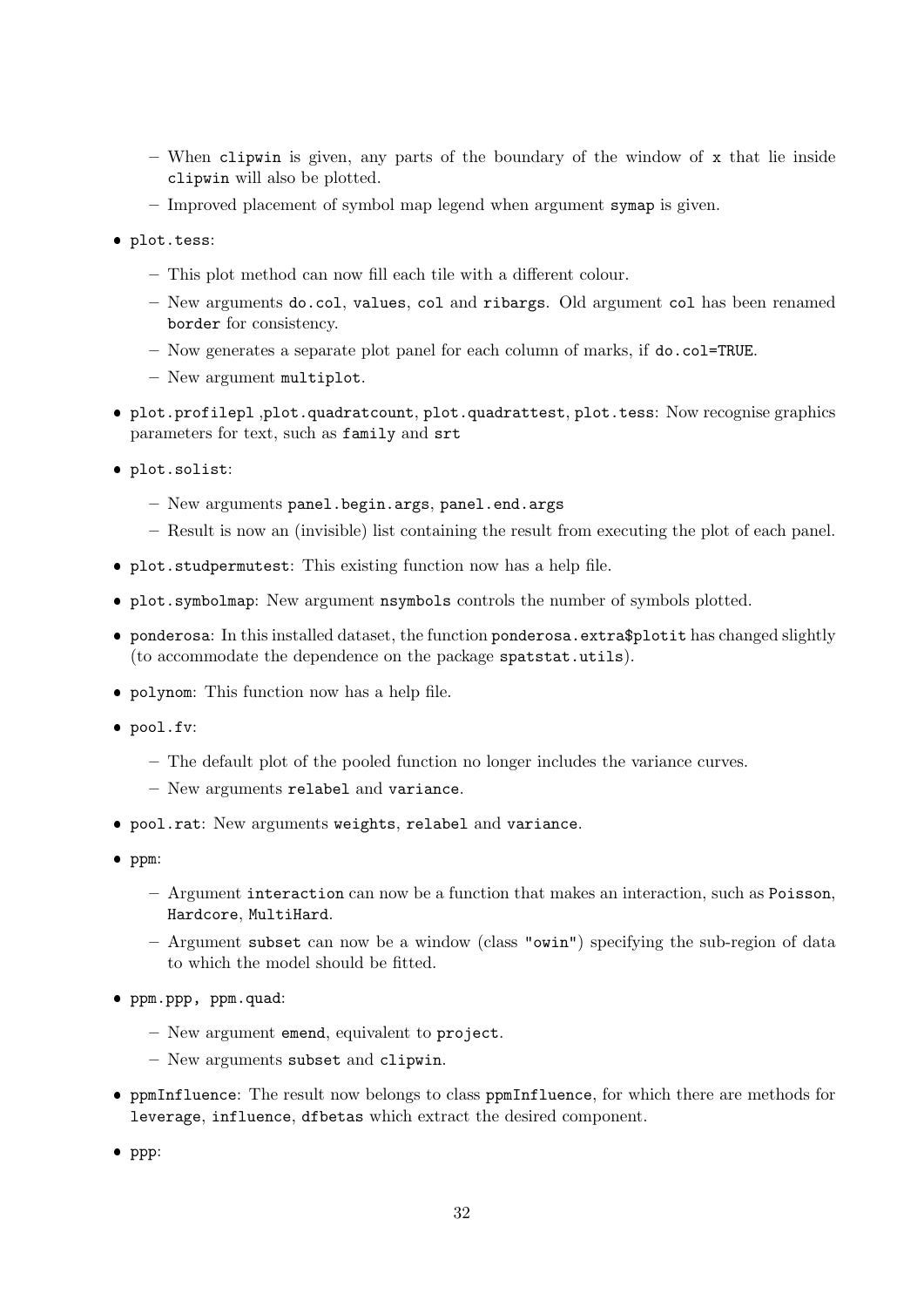- New argument checkdup.
- If the coordinate vectors x and y contain NA, NaN or infinite values, these points are deleted with a warning, instead of causing a fatal error.
- pp3: New argument marks.
- predict.kppm, residuals.kppm Now issues a warning when the calculation ignores the cluster/Cox component and treats the model as if it were Poisson. (This currently happens in predict.kppm when se=TRUE or interval != "none", and in residuals.kppm when type != "raw").
- predict.lppm: Argument locations can now be an lpp object.
- predict.mppm: The argument type="all" is now recognised: it selects all the available options. [This is also the default.]
- predict.ppm:
	- Now recognises the arguments dimyx and eps for specifying the resolution of the grid of prediction points.
	- New argument ignore.hardcore.
	- Accelerated for models fitted with method="VBlogi"
- predict.rhohat: New argument what determines which value should be calculated: the function estimate, the upper/lower confidence limits, or the standard error.
- print.linim: More information is printed.
- print.lintess: Output includes information about marks.
- print.quad: More information is printed.
- print.rmhmodel: More information is printed.
- progressreport
	- Behaviour improved.
	- New arguments state, tick, showtime.
	- New option: style="tk"
- pseudoR2.ppm, pseudoR2.lppm:
	- The null model now includes any offset terms, by default.
	- New argument keepoffset.
- quadratcount.ppp: Computation accelerated in some cases.
- quadrat.test.ppm: Computation accelerated in some cases.
- quantess:
	- The covariate Z can now be "rad" or "ang" representing polar coordinates.
	- New argument origin specifies the origin of polar coordinates.
	- New argument eps controls the accuracy of the calculation.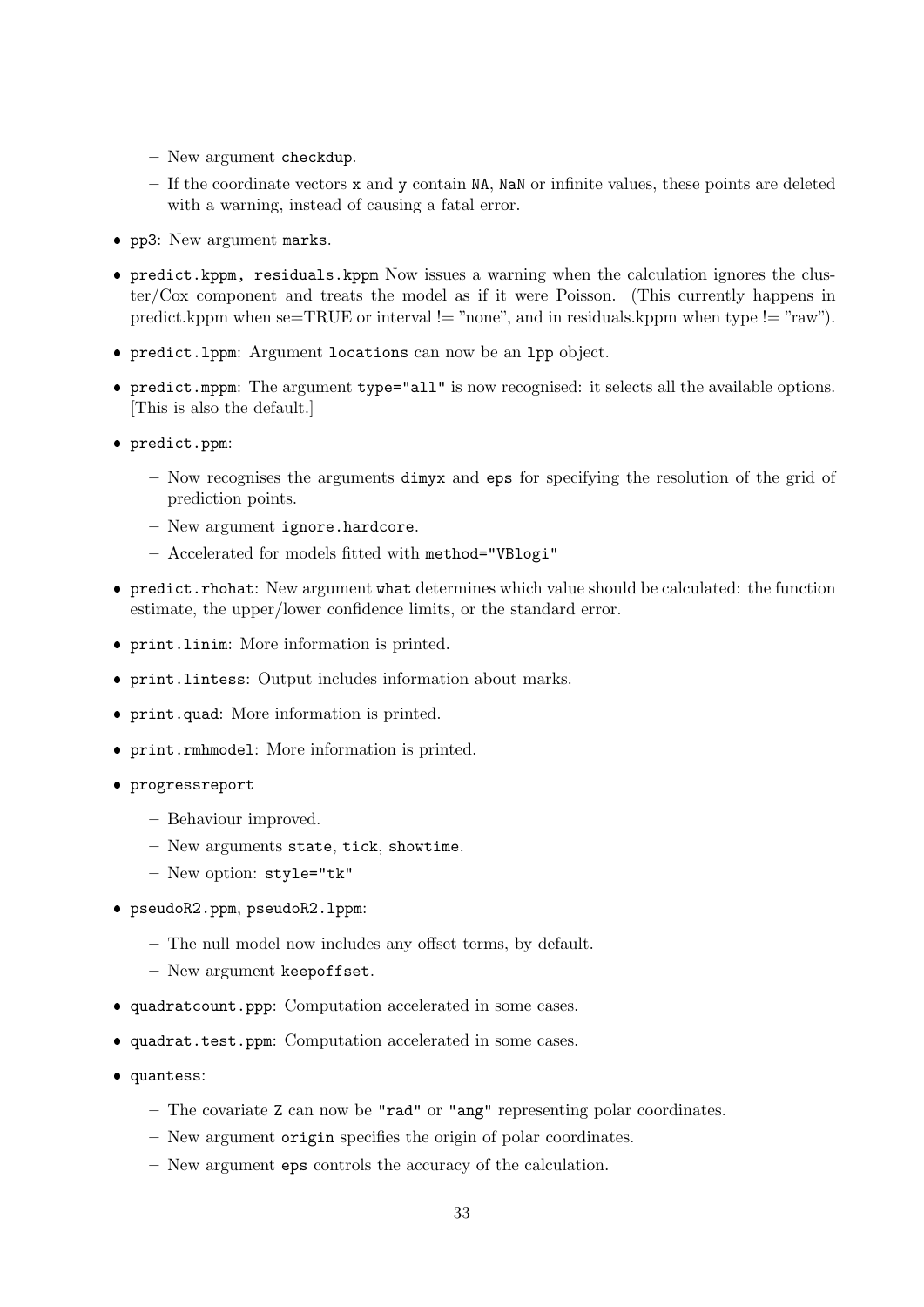- quantile.ewcdf: The function is now normalised to the range [0,1] before the quantiles are computed. This can be suppressed by setting normalise=FALSE.
- qqplot.ppm Argument expr can now be a list of point patterns, or an envelope object containing a list of point patterns.
- rbind.hyperframe: The result now retains the row.names of the original arguments.
- rcellnumber: New argument mu.
- rebound.owin: Now preserves unitnames of the objects.
- rescale.owin, rescale.ppp, rescale.psp: The geometrical type of the window is now preserved in all cases. (Previously if the window was polygonal but was equivalent to a rectangle, the rescaled window was a rectangle.)
- rgbim, hsvim: New argument A controls the alpha (transparency) channel.
- rgb2hex, col2hex, paletteindex, is.colour, samecolour, complementarycolour, is.grey, to.grey These colour tools now handle transparent colours.
- rgb2hex: New argument maxColorValue
- relrisk.ppp:
	- If se=TRUE and at="pixels", the result belongs to class solist.
	- The arguments adjust, edge, diggle are now explicit formal arguments.
	- New argument weights.

rhohat:

- Nonparametric maximum likelihood estimation is now supported, assuming the intensity is a monotone function of the covariate.
- New options smoother="increasing" and smoother="decreasing".
- New argument subset allows computation for a subset of the data.
- New argument positiveCI specifies whether confidence limits should always be positive.

rhohat.lpp: New argument random controls placement of dummy points.

- rlabel:
	- New arguments nsim and drop.
	- $X$  can now be a point pattern of any type (ppp, 1pp, pp3, ppx) or a line segment pattern (psp).
- rLGCP:
	- Accelerated.
	- This function no longer requires the package RandomFields to be loaded explicitly.
- rMaternI, rMaternII: These functions can now generate random patterns in three dimensions and higher dimensions, when the argument win is of class box3 or boxx.
- $\bullet$  rmh: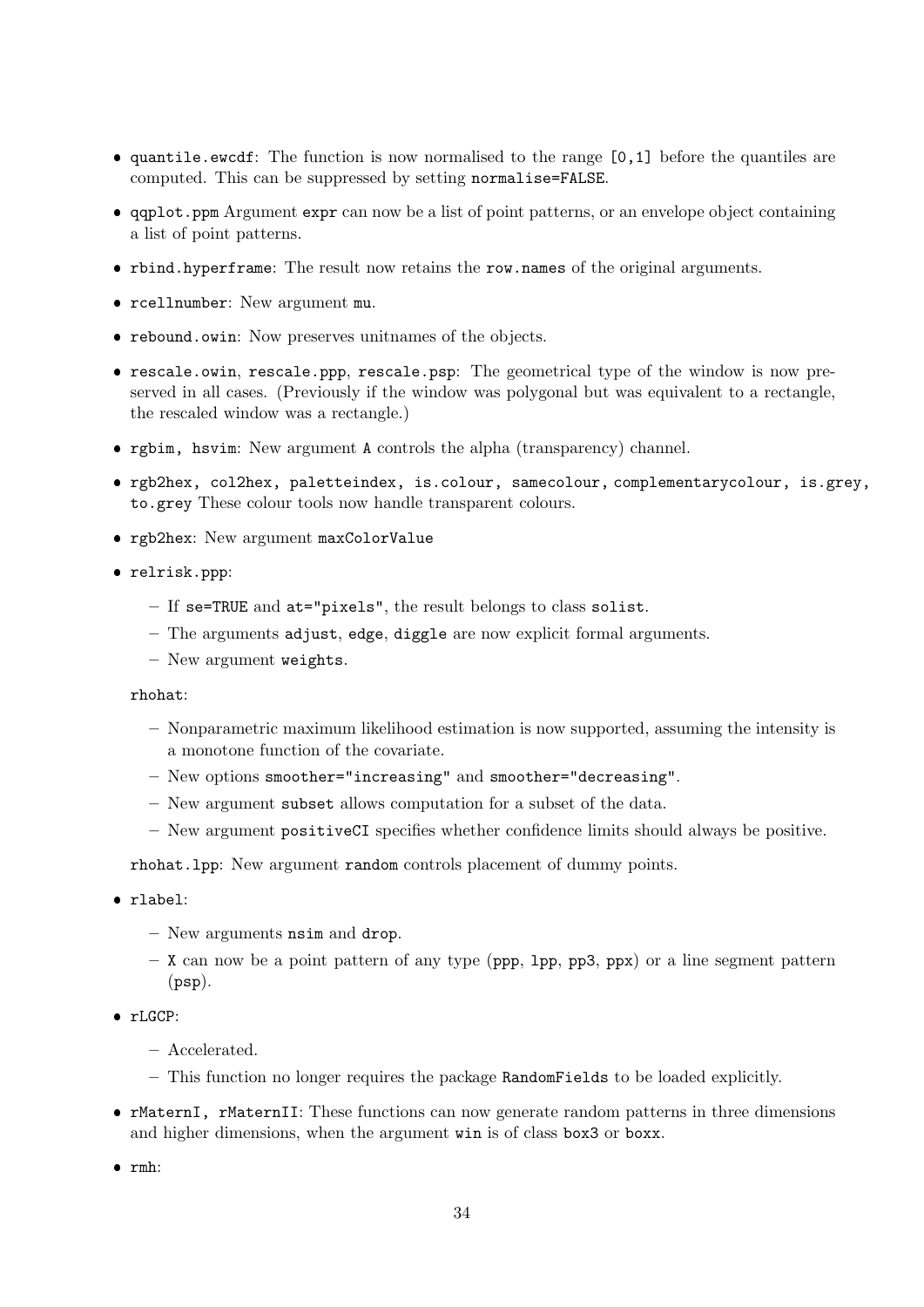- Accelerated, in the case where multiple patterns are saved using nsave.
- The printed output of the debugger (invoked by snoop=TRUE) has been improved.
- rmh.ppm, rmhmodel.ppm, simulate.ppm: A model fitted using the Penttinen interaction can now be simulated.
- rmh.default, rmhmodel.default:
	- These functions now recognise cif='penttinen' for the Penttinen interaction.
	- New arguments nsim, saveinfo.
	- The printed output of the debugger (invoked by snoop=TRUE) has been improved.
- rmhcontrol:
	- New parameter pstage determines when to generate random proposal points.
	- The parameter nsave can now be a vector of integers.
- rose.default New argument weights.
- rose New arguments start and clockwise specify the convention for measuring and plotting angles.
- rotmean:
	- New argument padzero.
	- Default behaviour has changed.
	- Improved algorithm stability.
- rpoispp: Accelerated, when lambda is a pixel image.
- rpoisppx: New argument drop.
- rpoisline: Also returns information about the original infinite random lines.
- rpoislpp: If lambda is a list of "linim" or "linfun" objects, then the argument L can be omitted.
- rshift.ppp, rshift.splitppp: new argument nsim.
- rStrauss, rHardcore, rStraussHard, rDiggleGratton, rDGS, rPenttinen: New argument drop.
- rtemper: new argument track.
- rthin
	- Accelerated, when P is a single number.
	- $-$  X can now be a point pattern of any type (ppp, 1pp, pp3, ppx) or a line segment pattern (psp).
- rThomas, rMatClust, rCauchy, rVarGamma:
	- When the model is approximately Poisson, it is simulated using rpoispp. This avoids computations which would require huge amounts of memory. New argument poisthresh controls this behaviour.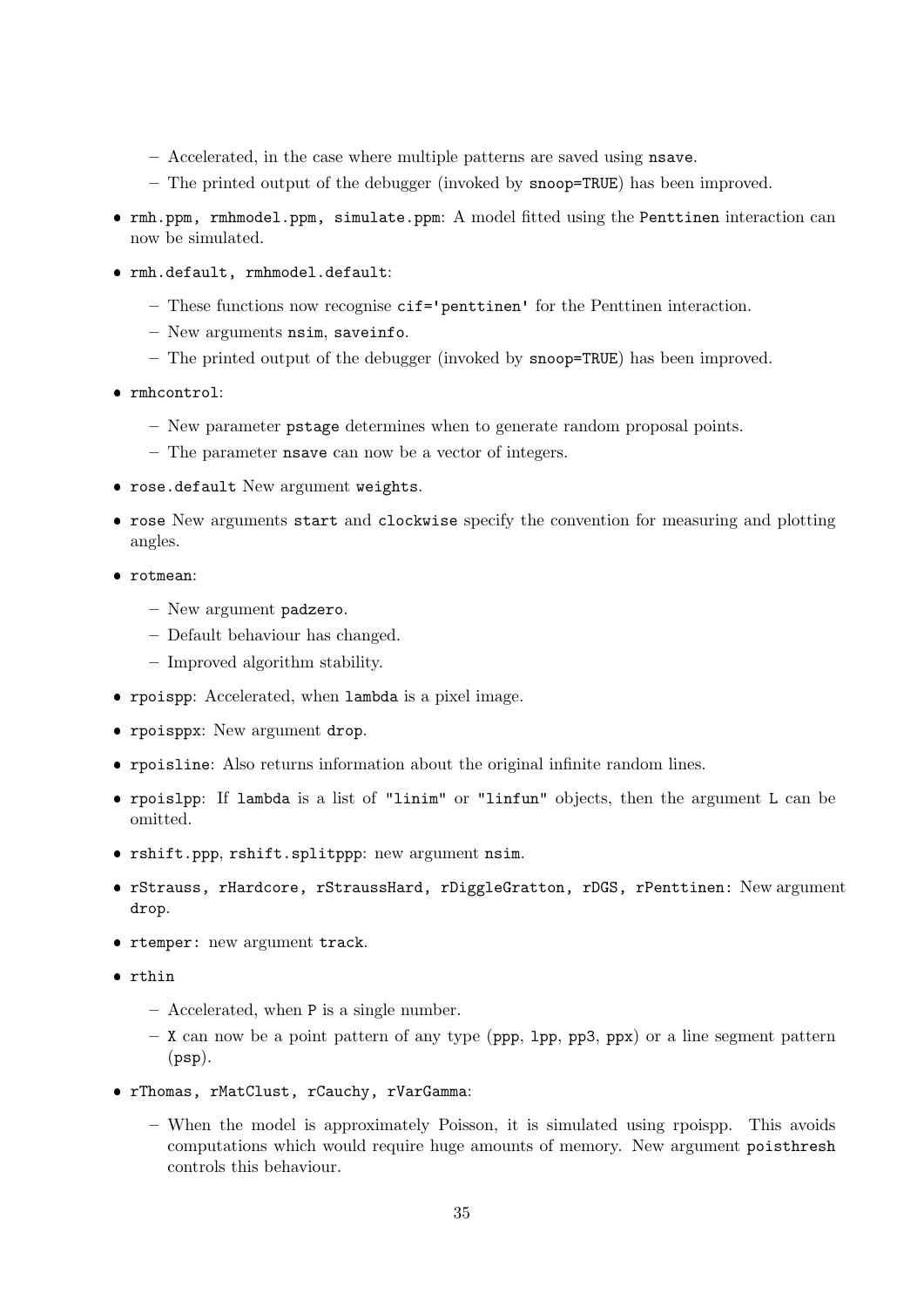- New argument saveparents.
- runifpointOnLines, rpoisppOnLines: New argument drop.
- runifpointx: New argument drop.
- selfcut.psp:
	- Computation accelerated.
	- The result now has an attribute "camefrom" indicating the provenance of each segment in the result.
	- No longer checks for validity of the resulting segments.
- setcov: the name of the unit of length is preserved.
- shapley: In this installed dataset, the function shapley.extra\$plotit has changed slightly (to accommodate the dependence on the package spatstat.utils).
- shift.im, shift.owin, shift.ppp, shift.psp: More options for the argument origin.
- Simulation: Several basic simulation algorithms have been accelerated. Consequently, simulation outcomes are not identical to those obtained with previous versions of spatstat, even when the same random seed is used. To ensure compatibility with previous versions of spatstat, revert to the slower code by setting spatstat.options(fastthin=FALSE, fastpois=FALSE).
- simulate.kppm:
	- Accelerated for LGCP models.
	- Additional arguments ... are now passed to the function that performs the simulation.
- simulate.ppm: New argument w controls the window of the simulated patterns. New argument verbose.
- Smooth.ppp:
	- A non-Gaussian kernel can now be specified using the argument kernel.
	- Argument weights can now be a pixel image, a function, a numeric vector or an expression to be evaluated.
	- Infinite bandwidth sigma=Inf is supported.
	- Accelerated by about 30% in the case where at="pixels".
	- $-$  Accelerated by about 15% in the case where  $at="points"$  and kernel="gaussian".
	- Now exits gracefully if any mark values are NA, NaN or Inf.
	- New argument geometric supports geometric-mean smoothing.
	- The arguments adjust, edge, diggle and kernel are now explicit formal arguments.
- solist: New argument .NameBase
- spatialcdf:
	- Computation accelerated.
	- The result does not inherit class "ecdf" if normalise=FALSE.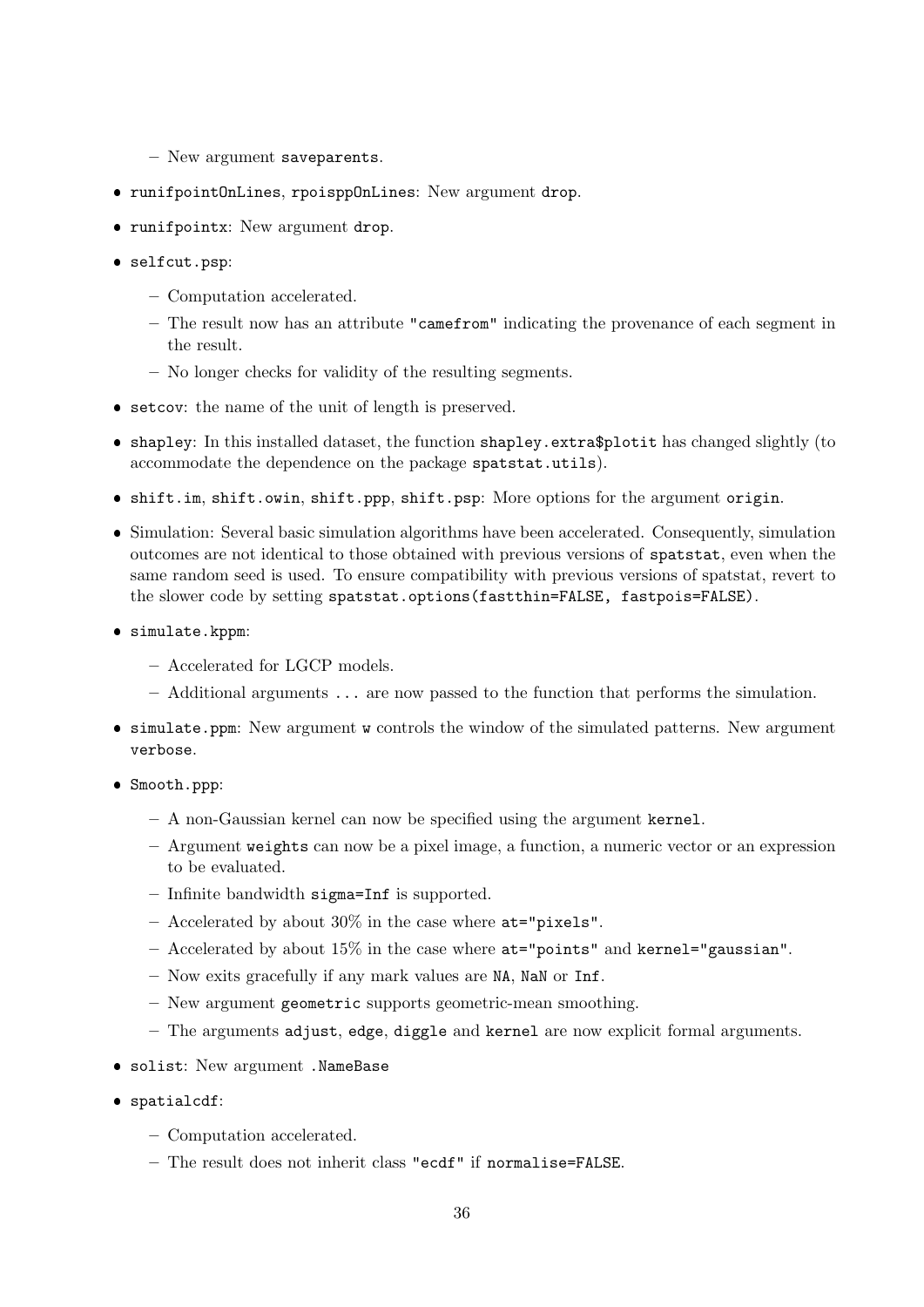- spatstat.options New options fastthin and fastpois enable fast simulation algorithms. Set these options to FALSE to reproduce results obtained with previous versions of spatstat.
- split.ppp, split.ppx: The splitting variable f can now be a logical vector.
- split<-.ppp: The default for argument un in split<-.ppp now agrees with the default for the same argument in split.ppp.
- square: Handles a common error in the format of the arguments.
- step: now works for models of class "mppm".
- stieltjes: Argument M can be a stepfun object (such as an empirical CDF).
- subset.ppp, subset.lpp, subset.pp3, subset.ppx: The argument subset can now be any argument acceptable to the "[" method.
- summary functions The argument correction="all" is now recognised: it selects all the available options.

This applies to Fest, F3est, Gest, Gcross, Gdot, Gmulti, G3est, Gfox, Gcom, Gres, Hest, Jest, Jmulti, Jcross, Jdot, Jfox, Kest, Kinhom, Kmulti, Kcross, Kdot, Kcom, Kres, Kmulti.inhom, Kcross.inhom, Kdot.inhom, Kscaled, Ksector, Kmark, K3est, Lscaled, markcorr, markcrosscorr, nnorient, pairorient, pcfinhom, pcfcross.inhom, pcfcross, pcf, Tstat.

- Summary.linim family supporting range, max, min etc: Recognises the argument finite so that range( $x$ , finite=TRUE) works for a linim object  $x$ .
- summary.distfun, summary.funxy:
	- More information is printed.
	- Pixel resolution can now be controlled.
- summary.kppm: prints more information about algorithm convergence.
- summary.lintess: prints information about marks.
- summary.ppm: New argument fine selects the algorithm for variance estimation.
- summary.owin, summary.im: The fraction of frame area that is occupied by the window/image is now reported.
- sumouter: New argument y allows computation of asymmetric outer products.
- symbolmap:
	- Now accepts a vector of colour values for the arguments col, cols, fg, bg if the argument range is given.
	- New option: shape="arrows".
- tess: Argument window is ignored when xgrid, ygrid are given.
- texturemap: Argument textures can be missing or NULL.
- textureplot: Argument x can now be something acceptable to as.im.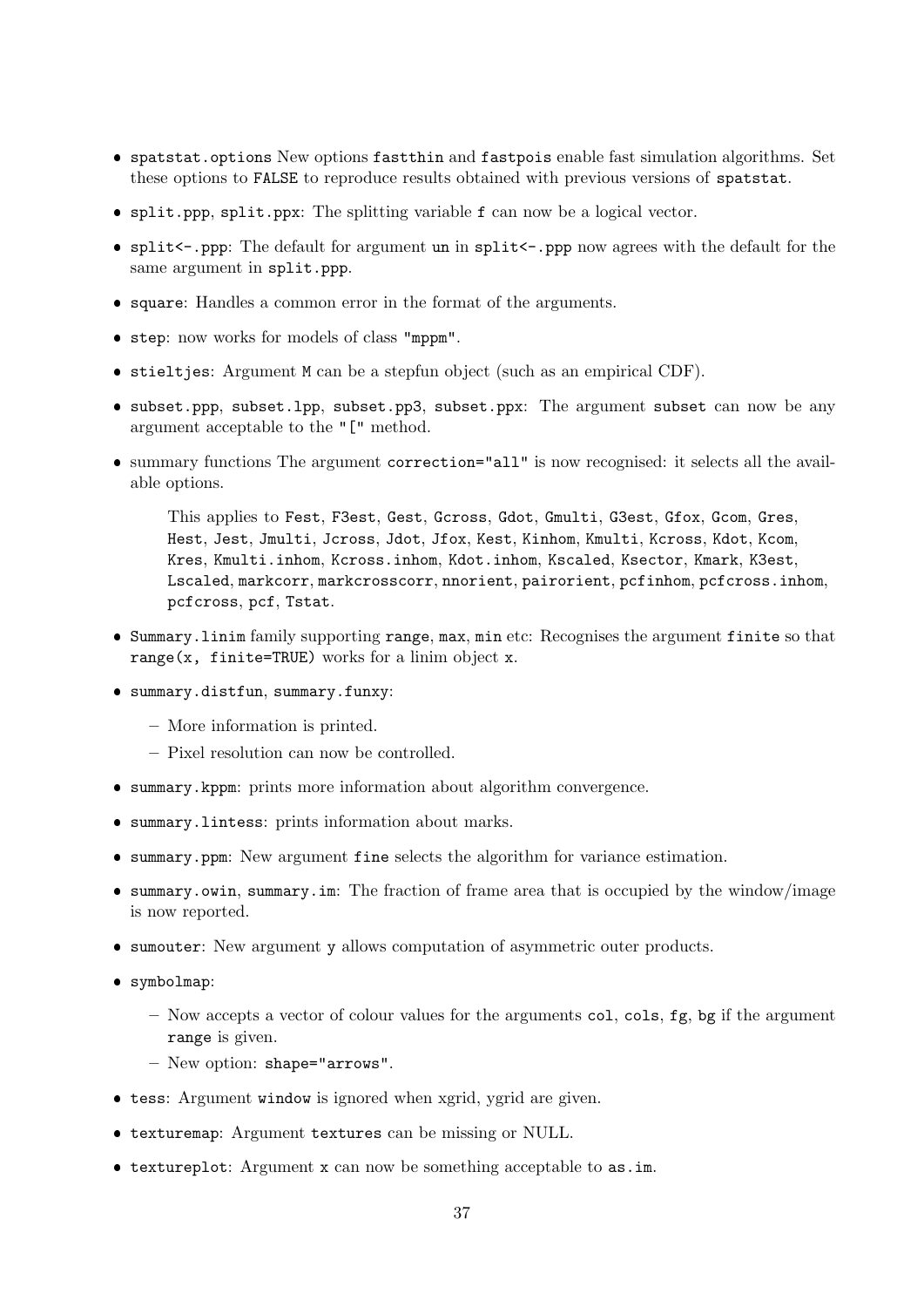- tilenames, tilenames<-: These functions are now generic, with methods for tess and lintess.
- to.grey New argument transparent.
- transect.im: new argument nsample.
- union.owin: Improved behaviour when there are more than 2 windows.
- unstack.lintess: now handles marks.
- update: now works for models of class "mppm".
- update.kppm:
	- New argument evaluate.
	- Now handles additional arguments in any order, with or without names.
	- Changed arguments.
	- Improved behaviour.
- update.ppm: For the case update(model, X) where X is a point pattern, if the window of X is different from the original window, then the model is re-fitted from scratch (i.e. use.internal=FALSE).
- valid.ppm This is now a method for the generic function valid.
- vcov.mppm:
	- Now handles models with Gibbs interactions.
	- New argument nacoef.action specifies what to do if some of the fitted coefficients are NA, NaN or Inf.
- vcov.ppm:
	- Performance slightly improved, for Gibbs models.
	- New argument nacoef.action specifies what to do if some of the fitted model coefficients are NA, NaN or infinite.
- $\bullet$  [<-.im
	- Accepts an array for value.
	- The subset index i can now be a linear network. Then the result of  $x[i, drop=FALEE]$  is a pixel image of class linim.
	- New argument drop controls behaviour when indices are missing as in x[] <- value
- [.layered:
	- Subset index i can now be an owin object.
	- Additional arguments ... are now passed to other methods.
- **•** [.leverage.ppm: New argument update.
- [.linnet:
	- New argument snip determines what to do with segments of the network that cross the boundary of the window. Default behaviour has changed.